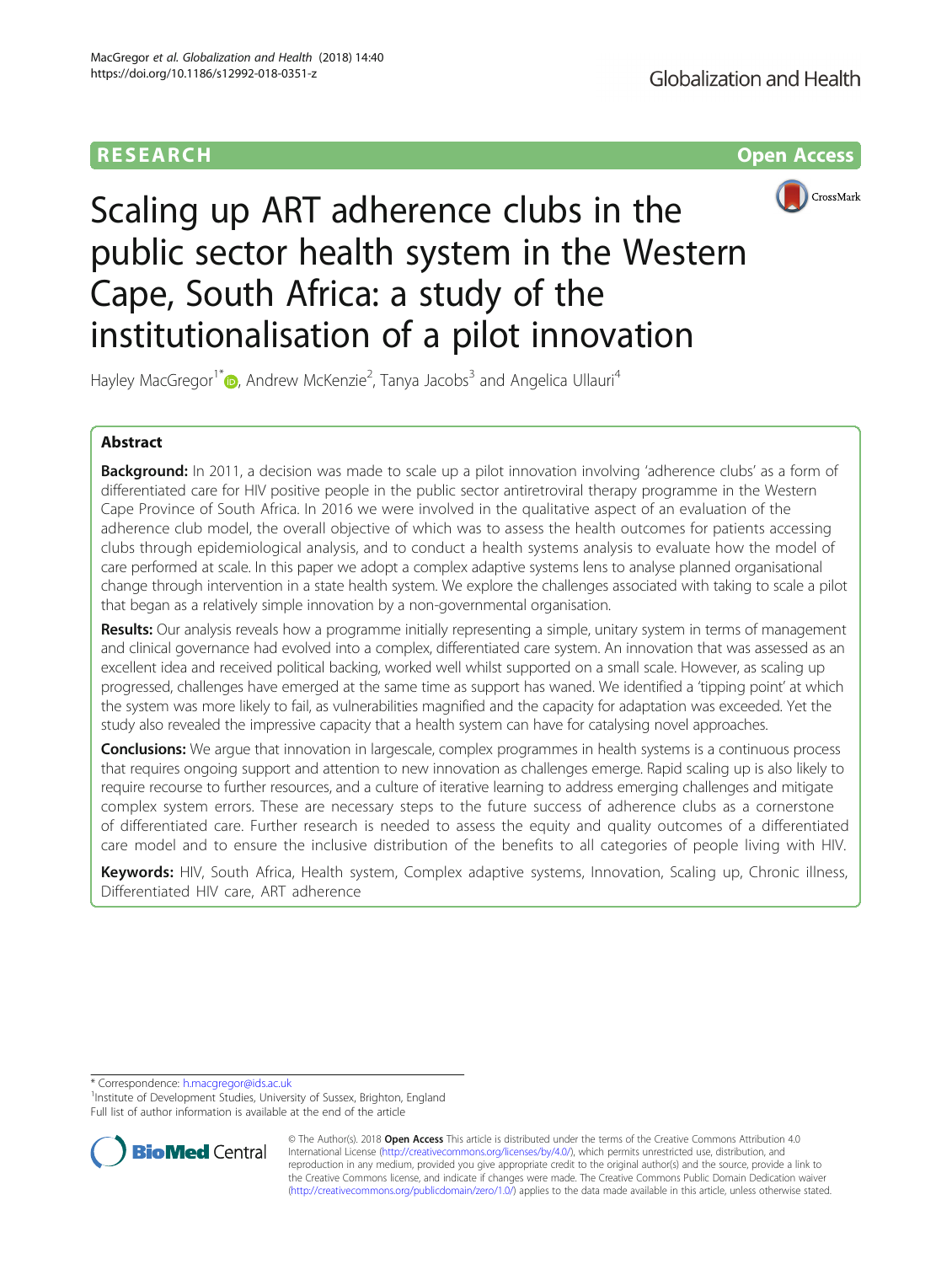### Background

#### An innovation: The ART adherence club model

The South African public sector antiretroviral therapy (ART) programme, for people infected by Human Immunodeficiency Virus (HIV), has received earmarked funds and dedicated staffing. After a notoriously slow initiation of a government response to the HIV epidemic, the expansion of the ART programme has more recently been feted as a remarkable success story. A recent study found that all-cause mortality rates of patients on ART are similar to comparable cohorts in North America, despite the much higher levels of poverty and social disadvantage in South Africa [[1\]](#page-16-0). The programme has also garnered attention for significant organisational innovation, such as a health management information system (HMIS), decentralised drug distribution, a routine clinical audit mechanism, community-based follow-up, and cohort registers and protocol-driven clinical records [[2](#page-16-0)–[5](#page-16-0)].

In this paper, we reflect upon the process whereby a pilot innovation, stemming from pioneering initiatives to develop a model of 'differentiated care' for HIV, became instituted in government policy. The innovation has been implemented within the public sector ART programme in HIV clinics, and scaled up and institutionalised within the respective state health facilities, spreading across an entire metropolitan area. Our interest is in analysing planned organisational change through intervention in a state health system, and in exploring the challenges associated with taking to scale a pilot that began as a relatively simple innovation by a non-governmental organisation (NGO). How do different stakeholders initially frame the need for innovation and what are the implications? What is the broader political, social and health systems context in which an innovation becomes policy, and what factors might enable or inhibit the change required for scaling up? These questions are posed for a scenario where change was introduced in the context of an existing large-scale national ART programme, a vertical service that by 2016 was assessed by many to be remarkable and to have successfully scaled up medication delivery in the country to millions of people, against considerable odds [\[6\]](#page-16-0).

In early 2016, the national ART programme was considered the largest in the world and there were already an estimated 3.4 million HIV positive people on treatment in the public sector across South Africa [\[7](#page-16-0)]. This number was set to rise following a decision to adopt the World Health Organisation's (WHO) 'test and treat' guidelines from late 2016. The sheer size of the programme creates challenges, and a further concern has been to keep people engaged in healthcare and adherent to medication. 'Retention-in-care', a measure of overall adherence, has declined as the programme has 'matured'<sup>1</sup> [[3](#page-16-0)]. A study in urban Cape Town of hospital

admissions for HIV, showed that a significant percentage of people had interrupted therapy. For those on ART at the time, nearly 50% were not virologically suppressed [[8\]](#page-16-0). These remain the problems exercising HIV policymakers and catalysing rhetoric for seeking 'innovations' in healthcare.

The Western Cape Province is seen to be better resourced than other provinces and the Department of Health considers itself a leader nationally in pioneering innovations, often working in conjunction with civil society organisations in piloting new ways of programme organisation. For instance, the international NGO Médecins Sans Frontières (MSF) has been involved in ART provision in low-income urban areas since before the state's roll out of universal access in 2004. MSF thus has a longstanding reputation for spearheading initiatives aimed at improving ART provision and community-based care in high burden, low-resource settings (see for example [\[9,](#page-17-0) [10](#page-17-0)]).

As treatment expanded in the public sector in the mid-2000s, attention was drawn to the large numbers of HIV positive people (sometimes thousands) in high burden facilities, cycling regularly through the HIV clinics for routine care. Key stakeholders started to question whether HIV care could be further decentralised, and whether the same level of care was necessary for all. Various initiatives were tried by government staff and by NGOs to institute new ways of working, based on the idea of 'differentiated care'. Here the key assumption is that some people can be identified as more stable from a clinical point-of-view, and triaged for less frequent monitoring and specialist clinical oversight [[11](#page-17-0)–[14](#page-17-0)].

In 2007, MSF started a pilot intervention devised to institute differentiated care for HIV positive adults on ART in a high-burden facility in one district of the metropolitan area of Cape Town. ART 'adherence clubs' were introduced within the ART programme. The adherence club (hereafter 'club') as a model involves identifying a group of people on ART as 'stable' and eligible for entry into a 'club'; decentralising their care, including extending to spaces outside the main clinic; task shifting to community health workers (CHWs); streamlining of medication dispensing; and reducing the number of physician and blood-taking appointments. In 2011, clubs were adopted into policy by the Western Cape Provincial Department of Health (WCDoH). An intervention to extend them across the Cape Town metropole was implemented jointly with the City of Cape Town health department (CCTDoH).<sup>2</sup>

In 2016, we were involved in a mixed method evaluation of these clubs in the ART programme in Cape Town. We report here on our findings from the qualitative, health systems component of this evaluation, which was conducted within a sub-set of the facilities enrolled in a parallel epidemiological component. At the time of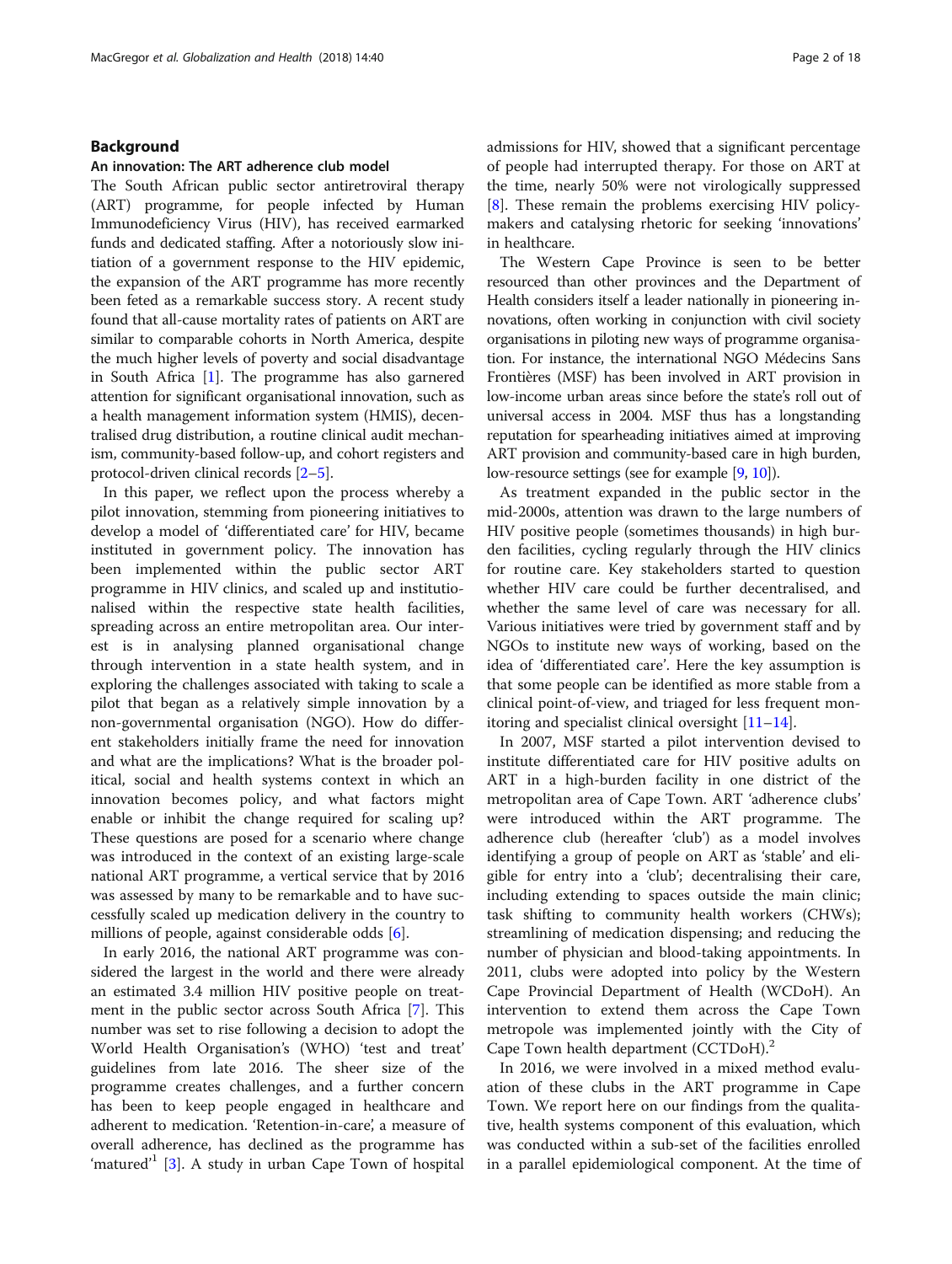our study, the club model was already considered a success, and was thought to provide a way of service provision that was more convenient for 'users', and less burdensome for services. There was also talk of expansion beyond the Western Cape to other provinces. The model had attracted attention from the Bill and Melinda Gates Foundation on account of its perceived relevance for other high burden, low-resource settings. Funding for the evaluation arose from this interest. A health systems study was considered a necessary addendum to an epidemiological evaluation in order to understand better the process, and the successes and challenges, of scaling up the clubs. It was also considered important to distil and document the essence of the model in terms of its health system components, in order to enable the diffusion of the innovation to other geographic areas, and across to other chronic disease programmes. The club innovation is a pertinent example of a partnership between a NGO and a government, where it became possible to highlight an initiative as innovative, and argue for its institutionalisation. It was hoped that our health systems analysis would also address questions about the longer-term sustainability of a model that initially involved considerable input from NGOs, both in its pilot implementation and in the methodology for scaling up, and which has been scaled up at considerable pace.

# Health systems as complex systems: Conceptualising change

The overall ART programme, as it operates in health facilities in the Western Cape, can be conceptualised as a complex adaptive system (CAS). This dynamic view of a system as non-linear has become a widely applied framework for analysing health systems. It brings together a number of useful ways of analysing complex systems, with an approach focused on identifying patterns that emerge from the interrelationships and interactions of the constituent and interdependent parts [[15](#page-17-0), [16](#page-17-0)]. As such, health systems as complex systems are understood to be constantly changing, yet the outcomes of change are unpredictable, with the possibility of positive as well as negative unintended consequences [\[17,](#page-17-0) [18\]](#page-17-0). The CAS approach conceptualises distinctive and relevant properties of the system that have bearing on the nature of change, such as self-organisation, feedback loops, path dependency, emergent behaviour, and time delays in outcomes [[16](#page-17-0), [18,](#page-17-0) [19](#page-17-0)].

It is thus argued that the CAS lens is valuable for forestalling unintended negative consequences of a new or existing policy implementation, and for identifying positive synergies that could be enhanced [[20](#page-17-0)]. On the one hand, an intended change in the form of an intervention will clearly affect the complex system and can have system-wide effects; on the other hand, the nature of the system in turn will affect the implementation of an intervention [\[18](#page-17-0)]. Dattée and Barlow [[21](#page-17-0)] point out that complex systems are likely to be made up of structures at different scales, requiring a 'whole systems' perspective and the consideration of change across levels. Such a 'systemic' view might indicate that a more radical restructuring is necessary of the whole system and its core functions in order for a desired reform across the system to be achieved.

Whilst the dynamic nature of health systems as CAS could be seen to facilitate a responsiveness to change and policy directives [\[17\]](#page-17-0), inertia and interdependencies in a complex system could also slow the pace of change [[18,](#page-17-0) [21](#page-17-0)]. Furthermore, health systems are not only constituted from technical components, but also have distinctive histories, organisational cultures, differing governance and authority structures, and embedded power relations. An appreciation of these aspects and the interconnections of 'software' components (such as skills, leadership, values, and relationships), as well as the functional building blocks or 'hardware' [\[22\]](#page-17-0), are all key to understanding processes of and responses to change [[22,](#page-17-0) [23](#page-17-0)]. Moreover, the broader societal and political contexts in which health systems are embedded are themselves complex [[22,](#page-17-0) [24](#page-17-0)]. These environments shape the ideological drivers of health policy and add political imperatives and cultural inflections to the framing of problems and to the shape and pace of change [[25\]](#page-17-0).

If we consider planned change in the form of new policy or protocols, both the internal characteristics of the health system as well as the surrounding context are thus important in order to reach an understanding of the factors that might inhibit or enable the acceptance and implementation of the desired change. These factors might include local facility-level capacities, buy-in from leaders and frontline staff, the degree of alignment with the ethos of care and the organisation of services, and the effect on existing workloads. Gilson et al. [[23](#page-17-0)] argue that 'everyday resilience' in a health system is central for enabling positive responses to ongoing requirements for change. They contend that there are limits to the amount and pace of change that is feasible: constant requests for change brings strain to healthcare workers. Moreover, it cannot be assumed that a system will indefinitely absorb change and generate positive adjustments; adequate investments are also key, such as increased resourcing and staffing levels [\[23](#page-17-0), [26](#page-17-0), [27\]](#page-17-0). In this regard, policy rhetoric might inflate expectations by overstating the extent of whole system change that is possible, or overestimating the desirable speed of change [\[21](#page-17-0)].

Swanson et al. [\[19](#page-17-0)] draw on systems thinking to propose strategies that can enable system-wide transformation in a health system, which they argue is necessary to achieve more efficient use of limited resources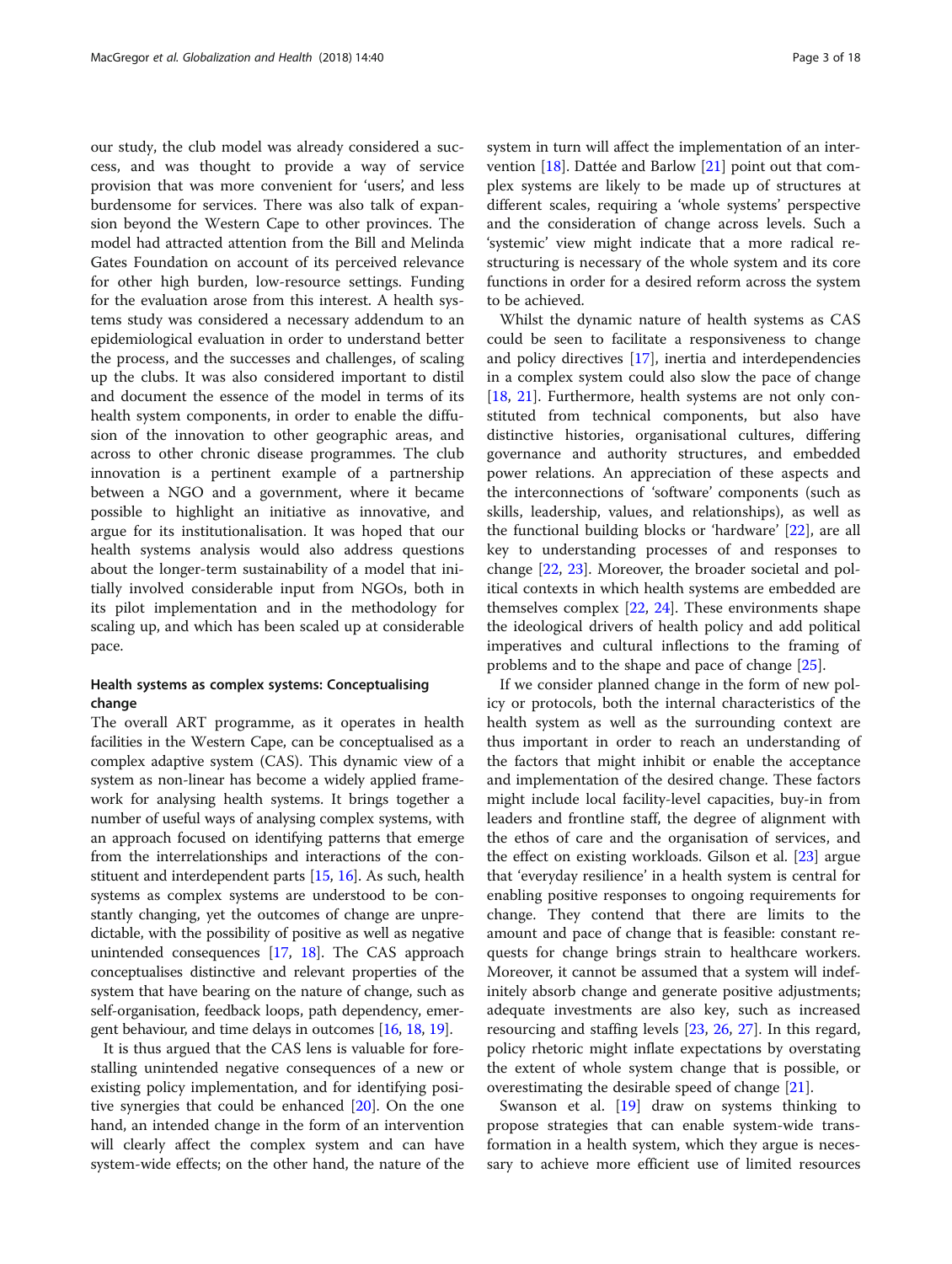and simultaneously achieve positive health outcomes. They identify three overarching principles: collaborative working across the system at intra- and interorganisational levels; transformational leadership by individuals with the foresight to put system-wide benefits above personal and organisational interests; and a culture of continuous and iterative learning in the health system that recognises changing contexts and identifies and learns from new challenges. Drawing on a study in the Western Cape, Gilson et al. [\[28](#page-17-0)] argue that positive adaptive strategies depend on cognitive and behavioural factors, in particular whether actors down the levels of management can make sense of the requests for change and are willing to use their 'discretionary power' to implement it. An important governance objective for health systems is that they operate as 'learning organisations', responsive to their complex adaptive nature [[19](#page-17-0), [23](#page-17-0), [29](#page-17-0)].

#### Scaling up and innovation

The growing scholarship in recent years concerned with the 'scaling up' of interventions in health systems draws upon systems thinking approaches. A concern with scaling up is underpinned by the argument that achievement of the sustainable development goals requires a shift beyond small pilots to significant change [[30,](#page-17-0) [31](#page-17-0)]. 'Scaling up' as a concept has been used to refer to an extension of the geographic reach and/or scope and coverage of an intervention [\[30,](#page-17-0) [32\]](#page-17-0), as well as to the processes and capacities and resources required to achieve such expansion [\[32\]](#page-17-0). Key issues related to scaling up have been identified as the overall costs; the constraints to processes of scaling up; quality and equity considerations; and service-delivery issues [[31](#page-17-0), [32](#page-17-0)].

Attention to the appropriate pace of change and monitoring to ensure that intended effects (or at least positive effects) occur, becomes particularly important when scaling up change across a health system beyond a small, controlled pilot intervention. In this regard, systems thinking is considered a valuable conceptual tool to guide and achieve positive whole systems change at scale [[17,](#page-17-0) [30](#page-17-0)]. This approach is linked to the principle of 'learning by doing' [\[33](#page-17-0)], including iterative monitoring to assess for negative consequences and difficult trade-offs. The perspective brought by a CAS approach can thus increase the likelihood of sustainable outcomes from scaling up.

The literature on scaling up refers to 'innovations' that might be identified as promising initiatives. An interest in innovation in health predates the greater prioritisation of scaling up, and spans high-income and low-income settings. There are, however, common themes, and complex systems thinking is relevant for anticipating and monitoring unintended outcomes [[34](#page-17-0)]. An innovation in the health system might be a 'grassroots' response to an emergent problem, and involve an organisational change or a technical solution [\[35](#page-17-0)]. If such innovation then suggests positive benefits or productive ways of addressing a challenge, it might be identified at higher levels and formulated into an initiative for wider dissemination in the system.

Scholars have identified stages of innovation as applied to healthcare, starting from the identification and framing of the problem requiring a response, through to the wider adoption of the innovation and its diffusion and dissemination [\[35](#page-17-0), [36](#page-17-0)]. The framing of the problem is influential with respect to emergent narratives about the success of an innovation. This can influence the degree of uptake of the innovation, if it has resonance with influential stakeholders [[35\]](#page-17-0). In this regard, Denis et al. [[36\]](#page-17-0) examine the diffusion patterns associated with complex innovations in healthcare and conclude that equally promising innovations do not necessarily share the same level of success. Those who have a stake in the innovation, engage in weighing up the risks and benefits of wider implementation. Such pragmatic calculations can end up being more important than evidence about desirable outcomes. Indeed, diffusion might occur whilst evidence is still emerging, if the innovation seems to confirm common sense or addresses an obvious or urgent problem. Thus, as with scaling up, the success of a process of institutionalisation of an innovation is also dependent on political factors, the broader health systems environment, and the assessments of key actors. Furthermore, there are arguments in favour of inclusive processes of innovation that prioritise whether innovation meets democratising goals, with attention to ensuring that the direction of change is agreed by a wide constituency and that the distribution of benefits ensures that marginalised people are not left behind [[37,](#page-17-0) [38\]](#page-17-0).

Whilst the academic literature on innovation in health systems emphasises context and complexity, political rhetoric might not appreciate such nuance. A discourse of innovation within policy circles might do political work as a trope, implying a singular technological solution to problems, which consequently can belie the underlying complexities that need to be taken into account for sustained and positive change to be achieved. A 'quick fix' view of innovations also encourages singular indicators for monitoring the outcomes of innovation, with a focus on quantitative measures. Such indicators can isolate a focal point in a system and pay less attention to processes of change and the 'software' dimensions of health systems.

In South Africa, the health system has undergone significant restructuring since the regime change in 1994, involving frequent directives for change, and requiring a degree of 'everyday resilience' in the health system to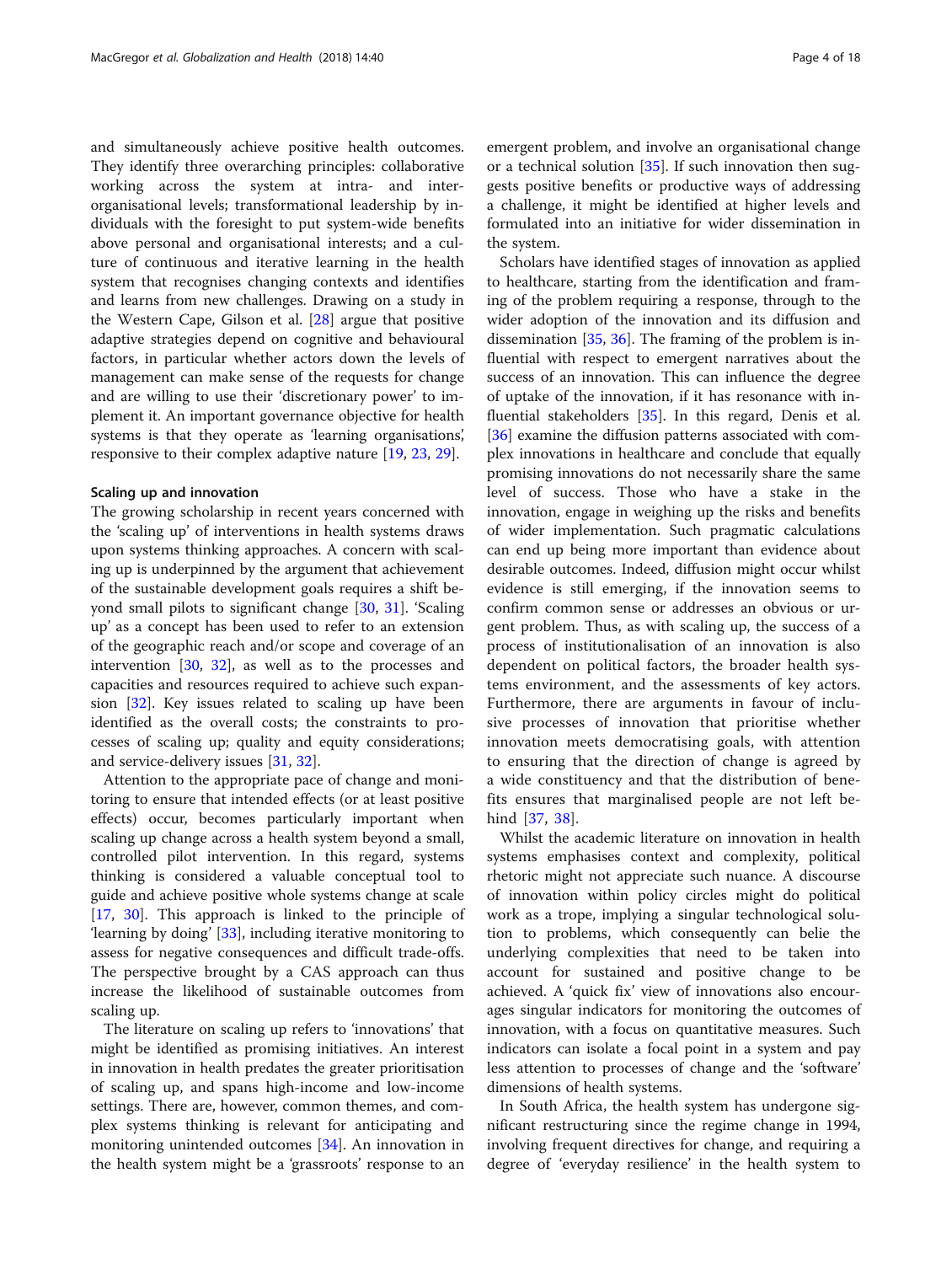adapt to new 'standard operating procedures' (SOPs) and priorities [[28,](#page-17-0) [29](#page-17-0)]. Within an historically hierarchical organisational culture, this requires shifts to a flexible and responsive style from middle-level managers in district sub-structures in order to mobilise others to embrace change [[29\]](#page-17-0). The language of innovation has also been evident in the search by policy-makers for solutions to identified problems related to HIV care, and more broadly in the existence of 'social innovation' awards for health. It is also the language that has currency for the way in which pilot initiatives by NGOs are discussed. This was the context in which we undertook the evaluation of the particular innovation that forms our empirical case study. We consider these broader questions related to complex systems and the consequences of introduced change, with reference to innovation and processes of scaling up in public sector health systems.

#### Methods

The overall objective of the qualitative and quantitative components of the adherence club evaluation was to describe the health outcomes for patients accessing clubs, and to evaluate how the model of care performed at scale. The qualitative component that we conducted focused on a health systems analysis with the aim of describing and analysing the core elements necessary for rolling out the club model to new clinics, and for scaling up the number of clubs within any particular facility. We conducted the health system study in twelve facilities in the Cape Town metropolitan area, all of which had also been included in the epidemiological analysis. None of us conducting the health system study was involved in the design of the original club model, or in the roll out of clubs as a service delivery intervention in facilities across Cape Town.

We used a combination of methods, starting with observation in the clubs in all the facilities. Interviews were conducted within facilities with a patient receiving ART in an adherence club. We also conducted interviews with as many of the identified core cadres of staff involved in clubs as available, namely: a nurse, doctor, HIV counsellor, pharmacist, pharmacy assistant, and data clerk. We also interviewed facility managers and the ARV programme heads where possible, and the identified club coordinator. At the substructure level we conducted interviews with HAST (HIV, AIDS, STI, TB programme) medical officers in whose jurisdiction these facilities fell. We used a snow-balling approach to identify other stakeholders from the club steering committee, key NGOs, and senior WCDoH and CCTDoH policymakers and managers. In total, we conducted 45 interviews with a range of different stakeholders, collecting different perspectives on clubs and the core components of the model. The interviews also focused on the initiation and scaling up of clubs, and reflection on the enabling and inhibiting factors, as well as the challenges of the process. We collected and reviewed key adherence club documents and routine monitoring data, and relevant provincial and CCTDoH policies. To capture the background to the initial club pilot, we conducted a workshop with a group of MSF staff, using an innovation histories approach [[39\]](#page-17-0).

Drawing on thematic analysis of the interviews, our observations and the document review, we mapped the system components and functions of the club model. We decided to adopt a CAS framework to inform our health systems evaluation of the club model, and to analyse patterns that we identified as emerging in the scaling up process, from a triangulation of all the findings. However, our analysis also draws more widely on literature on scaling up, organisational change and innovation, and anthropological perspectives on health in the wider context of development and the political economy of change. Our preliminary analysis was presented to a meeting convened at the WCDoH, in August 2016. This included key stakeholders and several of our respondents. A full report was produced for the CCTDoH and the WCDoH [[40](#page-17-0)], and comment was provided on a draft version by key stakeholders to correct inaccuracies. This iterative consultation provided further insight into the process of scaling up and institutionalisation of the model, as well as thinking on future challenges and opportunities.

#### Results

# The history of the innovation and methodology for scaling up

The innovation history workshop (see Table [1](#page-5-0) for a summary of the innovation timeline for clubs) conducted with MSF staff indicated that in 2007 the NGO began piloting, in Khayelitsha, Cape Town, a model of differentiated care in a state facility that it supported. The model aimed to identify and support a category of 'stable patients' from amongst those on ART, by establishing ART adherence clubs. MSF has pioneered various models for decentralised and community-based distribution of ART in other African settings, such as community adherence groups [[41](#page-17-0)–[43](#page-17-0)]. The club model grew out of these experiences but appeared to have diverged somewhat from the earlier 'support group' ideas and dimensions of adherence counselling and peer support, focusing more on convenience for those with HIV. The original MSF idea of a club in Khayelitsha was reported by MSF staff to have come from the concept of an airline loyalty club, in that the model incorporated the principle that membership required certain criteria to be met in an ongoing way. Thus a person would lose club membership for missing a medication collection. An idea of club members as "VIP patients" was reported by MSF staff to have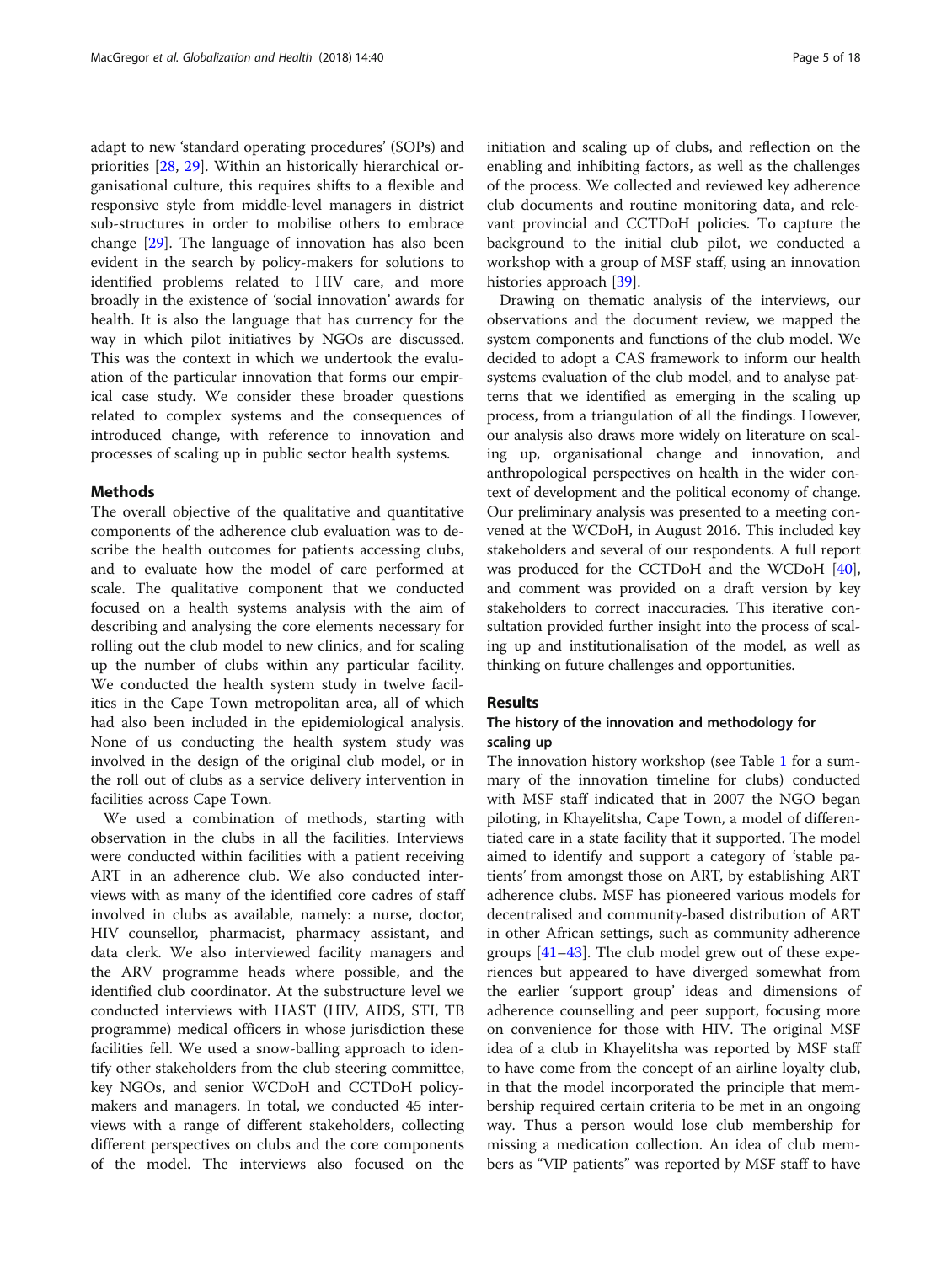| Period               | Development of adherence club model                                                                                                        | Context                                                                                                                                                                    |
|----------------------|--------------------------------------------------------------------------------------------------------------------------------------------|----------------------------------------------------------------------------------------------------------------------------------------------------------------------------|
| Pre-adherence clubs  |                                                                                                                                            |                                                                                                                                                                            |
| 2000-2004            | Prior to government roll out in 2004, MSF provided some<br>ART in Khayelitsha, Cape Town.                                                  | $HIV + ve$ patients started on ART in Cape Town.                                                                                                                           |
| $2005 -$             | Initiatives were introduced exploring models of service delivery<br>to decongest facilities and streamline treatment in Cape<br>Town area. | As increasing number of HIV patients received care, key stakeholders<br>considered the decentralization of HIV services to decongest health<br>facilities.                 |
| Post-adherence clubs |                                                                                                                                            |                                                                                                                                                                            |
| 2007                 | Stable patients moved to adherence clubs in 1 facility in<br>Khayelitsha.                                                                  | MSF has pioneered various models for decentralised and community-<br>based distribution of ART in other African settings, such as community<br>adherence groups            |
| 2010                 | MSF began discussions with the WCDoH and CCTDoH to adopt<br>the model in Cape Town.                                                        | Funding for scaling up health innovations came from the Institute for<br>Healthcare Improvement (IHI) which allowed the scale up of the club<br>model.                     |
| 2011                 | The roll-out of the model was instituted in facilities managed<br>by both WCDoH and CCTDoH. The club model became<br>instituted as policy. | The CCTDoH provided external support to the roll-out through central<br>health staff. Likewise, the WCDoH gave this role to HAST medical<br>officers in the substructures. |
| 2012                 | Community clubs, youth clubs started to emerge.                                                                                            | The club initiative won a platinum award from the Impumelelo Social<br>Innovations Centre. Over 15% of people on ART in Cape Town were<br>part of clubs.                   |
| $2012 -$             | The club model is expanded to include co-morbidity clubs,<br>family clubs and male clubs.                                                  | Emerging evidence suggest that stable patients on long-term ART<br>can safely be offered differentiated care options.                                                      |

<span id="page-5-0"></span>Table 1 Innovation timeline for the history of clubs and scaling up

emerged at this time, implying that people were earning membership and a streamlined service as a reward for adherence. This term lingered amongst staff in a few of the clinics where we observed.

A senior manager in the CCTDoH recalled that, from the mid-2000s, several other initiatives had been tried across the metropole, exploring models of service delivery to decongest facilities and streamline treatment. One system involved different coloured stickers on folders in an attempt to indicate different streams of care.<sup>3</sup> The possibility to scale up the MSF club model within the state services she ascribed to a serendipitous convergence, in 2010, of three factors: emerging findings from MSF's pilot club initiative; pressure to address the problem of facility congestion; and some funding that become available for scaling up. The model attracted attention and, in 2010, MSF began discussions with the WCDoH and CCTDoH to adopt the model. A collaborative workshop was held in December 2010.

Funding for scaling up came from a grant to another international NGO, the Institute for Healthcare Improvement (IHI). IHI pursued the opportunity to implement a particular methodology for scaling up health innovations that involved regular external support and trouble-shooting in facilities where implementation occurred, as well as workshops for learning across facilities [[44\]](#page-17-0). The interest of the WCDoH and CCTDoH in the MSF clubs provided an opportune case study of an innovation that seemed ripe for scaling up. Thus, a limited number of facilities under the management of the CCTDoH as well as the WCDoH were selected for the first wave of roll-out. The roll-out was initiated in 2011, a steering committee (hereafter 'committee') was established, $4$  mentoring of facility staff was instituted, and the club model became policy in the WCDoH. The government framing of the programme did not emphasise support for disease self-management as a key element of the club experience. The poster in clinics explaining clubs (and the criteria for eligibility) emphasised the convenience: "Fast. Friendly. 2 months [sic] supply of ARVs". It posed the question: "Are you tired of waiting in long queues every month?"

An initial target was set by the committee for 30% of those on ART to be put into clubs. A committee member admitted that this figure was an estimate, a "thumbsuck", but that this target was considered low, and deliberately so. MSF staff identified the adoption of the clubs as policy for the ART programme by the WCDoH as a key tipping point in their advocacy efforts to achieve the scaling up of the model. The CCTDoH was particularly active in providing dedicated support to the selected facilities under their remit, through allocating external mentors from amongst the central CCTDoH health staff. The WCDoH gave this role to HAST Medical Officers in the health substructures. A CCTDoH programme manager indicated that the idea had been to start slowly, and thus the roll-out occurred over several years with 3 groups of facilities identified for 3 waves of extending the initiative.

In 2012, the club initiative won a platinum award from the Impumelelo Social Innovations Centre. A publication in 2013 [[45](#page-17-0)] laid out the principles and procedures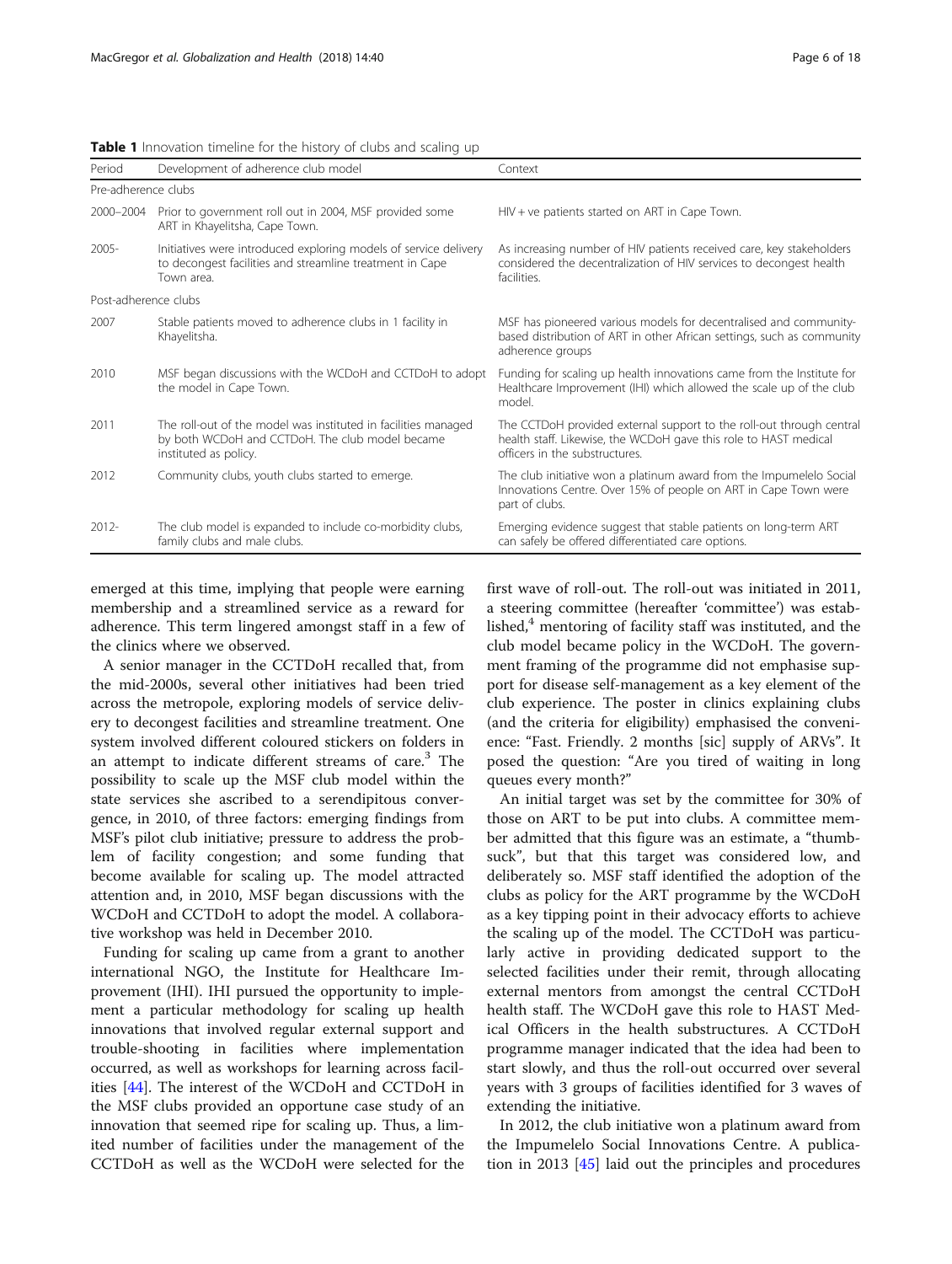for clubs and reported on the early experience of the rollout. By the end of 2012, there were over 600 clubs across the Cape metropole, involving 16,000 people receiving ART through clubs. This constituted about 15% of people on ART in Cape Town. By the end of March 2016, approximately 32% of people in the whole ART programme (42,600 of an overall total of 142,000 ART patients) in the Cape Metropole were in a club. The target for recruitment to clubs had shifted to 50%. However, the picture that we found was mixed across the facilities, both CCTDoH and WCDOH, with the numbers ranging from below 10% to nearly 60% of people on ART in clubs. In one large facility, 90 clubs were running. There was talk of a further target as high as 70%. However, there had been no formal assessment overall of how many people on ART could be considered 'stable'. At the time of our study, research on the club model had been limited to evidence from group-level monitoring data [[41\]](#page-17-0); the findings from the original pilot study in Khayelitsha [\[46](#page-17-0)], which showed that the model of care was associated with high levels of retention-in-care and viral load (VL) suppression; a study of the costeffectiveness of the model [[47](#page-17-0)]; and outcomes from a single facility [[12](#page-17-0), [13\]](#page-17-0).

In June 2016, just as our qualitative fieldwork was ending, the first results of the long-awaited epidemiological analysis of clubs, the quantitative dimension of the overall evaluation, emerged. It assessed retention-in-care and VL suppression for people in clubs in a sample of facilities, against outcomes for the routine service of the ART programme in the Western Cape. Results were presented at the International AIDS conference in July 2016, and initial data were positive with respect to the clinical outcomes from the adherence clubs. For the 3216 adults sampled, retention was 95.2% (95% CI, 94.0–96.4) at 12 months and 89.3% (95% CI, 87.1–91.4) at 24 months after club enrolment. In the 13 months prior to analysis closure, 88.1% of patients had viral load assessments and of those, 97.2% (95% CI, 96.5– 97.8) of patients were virally suppressed. Significantly, risk of Lost To Follow Up (LTFU) from clubs was higher in younger patients and in patients accessing ART from facilities with larger ART cohorts. Risk of viral rebound was higher in younger patients, those that had been on ART for longer, and patients that had never sent a 'buddy'<sup>5</sup> to collect their medication [\[48\]](#page-17-0). This represented the first analysis with reporting of patient outcomes, after health authorities scaled up a differentiated care model across an entire district in a high burden setting. The quantitative analysis thus provided substantial reassurance that stable patients on long-term ART can safely be offered differentiated care.

## The framing of the problem, and the drivers of innovation

The interviews conducted with a range of stakeholders in the WCDoH and the CCTDoH, who had been

involved in the club initiative, revealed different perspectives and framings of the problem that was seen to have necessitated innovation. All the interviewees agreed that the initial thrust for innovation was from the service side, and related to the concern that clinicians were overwhelmed by the sheer numbers of HIV positive people in facilities. In some accounts, this "congestion" problem was then linked to patient safety concerns, in that overcrowded spaces potentially introduced unnecessary exposure to infections such as multi-drug resistant tuberculosis. Some policy-makers mentioned that suboptimal retention-in-care was a related concern, which a streamlined service could potentially mitigate. It is unsurprising that declines in retention-in-care and concerns about the spread of resistant tuberculosis featured in accounts; these outcomes challenge the narrative of success of the national HIV programme. On balance, however, the problem of coping with large numbers of HIV positive people on treatment in facilities was seen as the most prominent driver of change from the service side. This problem of congestion was presented by the policy-makers as one that was exerting strong pressure on the system in an ongoing way, necessitating action of some kind. Several respondents mentioned the looming adoption of the WHO guidelines that would necessitate more people being enrolled in the ART programme.

The issue of quality of clinical care emerged as a contentious dimension of the decision-making to institute clubs. On the one hand, some interviewees cited declining care as a reason for clubs, in that overloaded clinicians were thought to provide care of lesser quality. On the other hand, medical officers reflected that from the outset there were concerns that clubs could have negative impacts clinically, given the less frequent attendance, clinician contact and blood monitoring, as well the reliance on CHWs for running clubs and mediating that contact.

A further political pressure driving the club initiative related to concerns expressed by senior policy-makers as an "equity" issue; the HIV programme, in the words of one, has constituted a "Rolls Royce" programme, with greater access to resources than initiatives for other diseases. The discourse of equity holds a powerful resonance in South African political life, given the country's history of institutionalised inequalities. The 2030 health strategy for the Province is committed to improving care for people with non-communicable disease (NCD), also a high disease burden gaining increasing attention in South Africa [[7\]](#page-16-0). This commitment was seen by some interviewees to require a greater sharing of resources and learning from HIV care with programmes for NCD, and even integration of care into a chronic disease stream under the National Department of Health's 'Ideal Clinic' initiative. One means to achieve this has been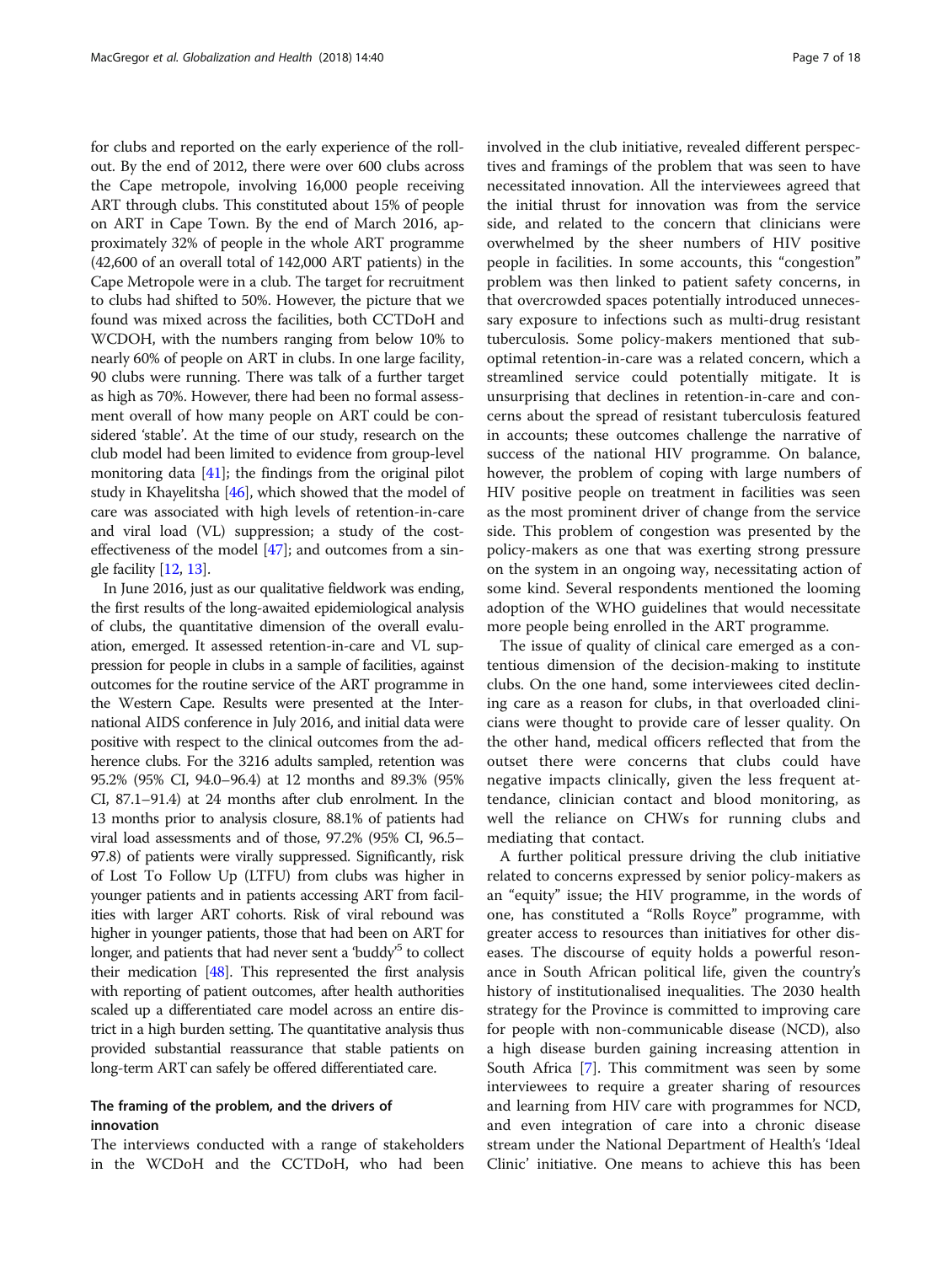through the pursuit of routes to more efficient uses of HIV resources. The hope was that this could partly be delivered through task-shifting and streamlining in a differentiated care approach.

The degree to which evidence informed the decision to adopt the club model as policy, was reflected upon spontaneously by interviewees. A key decision-maker in the WCDoH mentioned that the relationship with NGOs such as MSF provided the department with the experience from an existing innovation; the department itself did not have the capacity to conduct pilots to inform a scaling up of service innovations, such as the extension of clubs. This extension was thus not formulated as research, but as an innovation in service delivery. The initial pilot data that was emerging from Khayelitsha, was then boosted by positive feedback once roll-out began. This was gathered from HAST medical officers doing routine programme visits and clinical audits. As a policy-maker put it: "We could see the benefits". However, a doctor who had worked in a large, high burden facility expressed a misgiving that was echoed by other clinicians: that the pressure of congestion had caused pragmatism to prevail, with the innovation having been adopted too early and before a wide-scale evaluation had occurred. In this regard, some anxiety was evident on the part of key stakeholders regarding the pending results of the epidemiological analysis, given that viral load and retention-incare could be seen as proxy indicators of quality of clinical care and the functioning of the club system. Significantly, reflecting on the fact that the evaluation was still pending but the club scale up was in full swing, a CCTDoH policy-maker reflected that "we can't go back now". This indicated a pragmatic acceptance that a point of no return had already been reached with the diffusion of clubs across the facilities. In her view and that of others, it would have been very hard to undo the club intervention due to the fact that facility staff simply would not cope with the numbers in the routine service. Patients would also not be willing to give up the convenience. In our later interactions with policymakers after the release of the promising epidemiological results in June 2016, there was relief expressed that the "risk" had paid off to push ahead with the scaling up of the club innovation. The rapid scaling up of clubs typifies a circumstance where a service intervention was implemented in pragmatic circumstance where there was a juggernaut of change and pressure on policy-makers to provide 'solutions' for challenges in service delivery that could quickly translate into practice. Our evaluation of the scaling up of clubs was an example of the kind of collaboration between policymakers and researchers that is not uncommon in contexts like South Africa [\[25](#page-17-0)].

Consideration of the experience of HIV positive people on the demand-side of the ART programme also featured as a secondary driver of innovation. Facility-level clinical staff did reflect on the value of clubs as a tool for motivating adherence, since, in the experience of staff, people did not wish to lose club benefits. Interviews that we conducted with people in ART clubs confirmed the benefits of club membership to them in terms of convenience, in particular related to bypassing facility queues and enabling a quick appointment. Most clubs were run early in the morning, allowing those in clubs to get to work for the day. For example, one man had asked to be put in a club when he heard that they existed in his facility, noting that the biggest difference from the routine service was the reduced time. He could leave the clinic in 1 hour, whereas he used to get back home in the afternoon. He also had been able to get admission to the same club as his wife, and they could make use of the 'buddy' system in clubs to stand in for each other in medication collection. His sister-in-law had recently requested also to be put in their club. Whilst his account emphasised the convenience of a quick service, he also spoke of the longstanding counsellor in the facility who offered support, and the support he drew from being in the same club as his wife. A man at another clinic emphasised the same advantage of being in a club with his wife. Whilst his wife chatted to others at the club, he did not reach out in this way.

# Key components of the model: Early evolution and adaptation for scaling up

From the outset, clubs were set up to provide ART support to groups of approximately 30 people per club, who would meet and receive medication every 8 weeks (as opposed to monthly). Some of the key components of the clubs evolved within the MSF pilot innovation and were features of the original model, but further adaptations emerged to meet the early requirements for scaling up and to address problems that arose as the scale up of clubs intensified. Key managerial processes (such as an organogram of staff roles<sup>6</sup>) and monitoring tools were discussed under the guidance of the steering committee, which developed SOPs in 2011. The systemisation of club protocols aimed to provide guidelines for the functioning of particular sub-components of the club system and were intended to enable the institutionalisation of differentiated care. The process of scaling up was a catalyst for such consolidation of existing procedures. Government stakeholders reflected that provincial buy-in enabled leaps in the organisation of clubs, which greatly enabled the degree of scale that became possible to achieve.

The systematisation of the criteria for the identification of 'stable patients' for placement into clubs was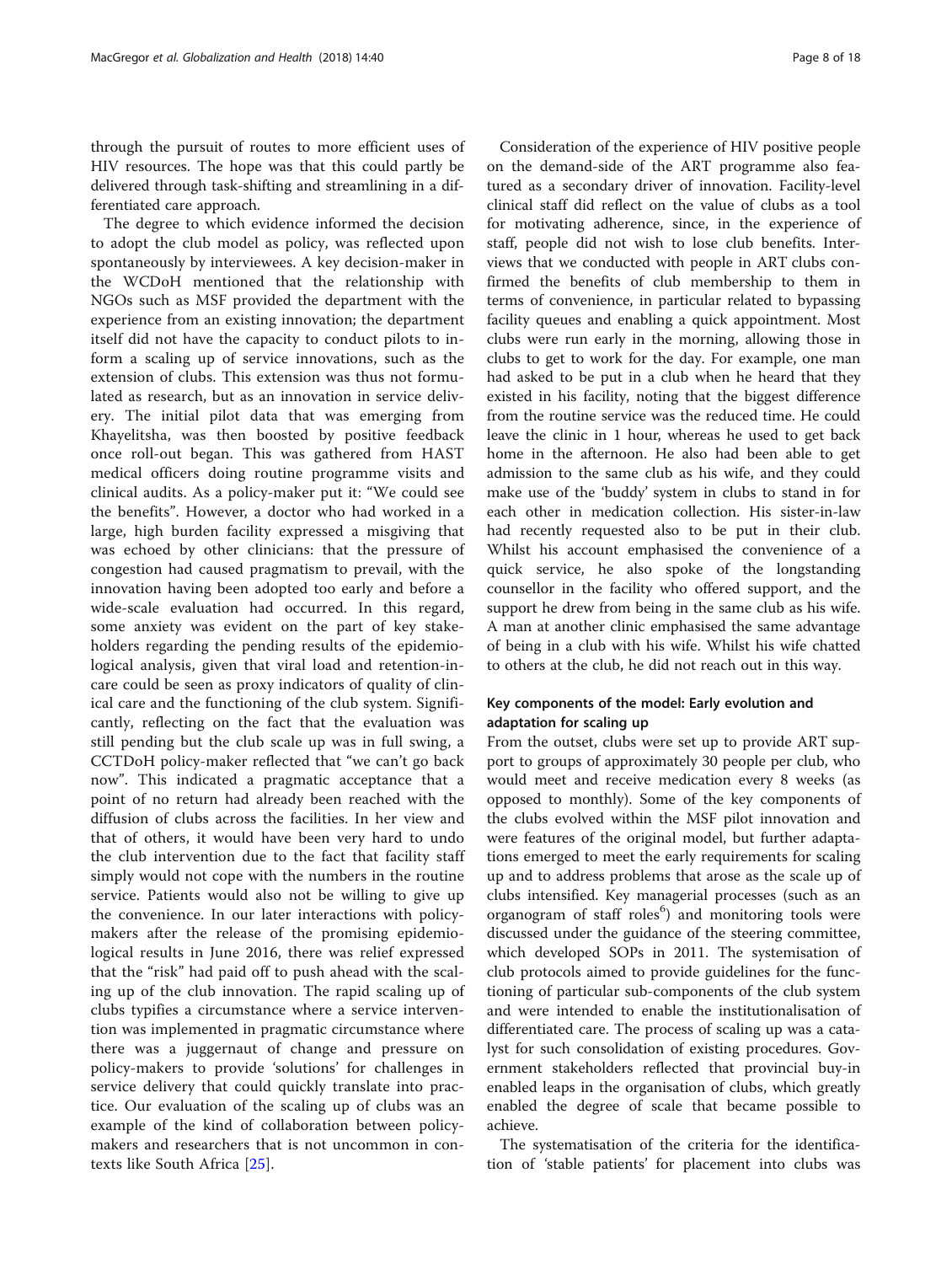crucial for the initial thrust to set up the intervention in facilities. The MSF criteria were adopted at the outset, but as the scaling up progressed, the entry criteria were lowered to enable rising recruitment targets. For example, by the time of our fieldwork, the length of time a person had to be adherent on ART had decreased from 18 to 6 months. Only annual blood and clinical visits were stipulated, however the requirement for recruitment into a club to be authorised by a clinician had not changed.

In the MSF pilot, task shifting in the club model involved the shift of the management of those in clubs to CHWs in the form of HIV counsellors. This cadre also existed in state HIV clinics not supported by MSF and counsellors were now given the additional role of engaging in the face-to-face patient contact in clubs. A key part of the clubs was documenting who attended and collected the medication. In the pilot, this had been done by putting folder stickers onto pieces of paper, but a standard hardcopy register was now formalised. Facility folders were no longer drawn for clubs.<sup>7</sup> Registers recorded the names of people in a club, whether medication was collected, a weight, and whether any concerns arose regarding health. At the beginning of the scaling up there was no capture of register data, but a system for monitoring was developed to enter information from club visits into the HMIS and to reduce the chances of spurious LTFU, whilst providing a back-up for noting missed appointments. As the number of clubs per facility rose, the club rota became more complicated and an electronic scheduling tool was developed.

Pre-packing of customised medication packages is a core feature of clubs and this was initially done by the respective facility pharmacies, as in the pilot. This function was taken over by an existing central chronic dispensing unit (CDU), operated on tender by a private logistics company on behalf of the WCDoH. Most of our interviewees saw this shift as one of the main contributors to escalation of the club model. A key manager in the provincial pharmacy services indicated that the CDU, as an innovation, was not specifically developed for clubs but was conveniently harnessed for use by clubs. The clubs also utilise a system whereby medication is provided for 2 months. This possibility also predated the clubs. Individual clinicians had also, for years, informally provided 4 months of drugs over Christmas holidays. This was made official in clubs, referred to as "the jump". A stamp with the HIV core regimen was produced to ease the time-consuming hand-writing of renewal scripts. A doctor also developed an electronic scripting tool but it has not become official for use in clubs.

A senior CCTDoH manager expressed surprise regarding the degree to which different interpretations of

clubs became evident as the model disseminated across facilities. She also described how one busy facility, not identified for the initial roll-out, 'leaped-frogged' the plans and spontaneously adopted the club model through self-organisation, when staff heard about the innovation and felt it would be of value.

# Factors that enabled the scaling up: Stakeholder perspectives

Our analysis suggests that progress in extension of the model across facilities, and in scaling up of the number of clubs in particular facilities, could be ascribed to political factors and leadership at all levels of the health system. The intervention chimed with an external political moment when there was pressure to identify efficiencies in the resourcing of the HIV programme. Within the public sector, there was clearly an appetite for finding ways to cope effectively with "congestion". This was synergistic with the concretisation of the club innovation and harnessed political will for scaling up. For decisionmakers, the benefits of progressing with the adoption were assessed to exceed possible risks and concerns. There were influential people in the committee who heavily influenced this and drove the development of the clubs.

In facilities, it was also evident that relationships and leadership contributed to the way in which scaling up progressed, in particular with respect to the extent of commitment to the idea of clubs. Similarly, interviewees mentioned the importance of a "champion" for clubs amongst key staff members and driving the recruitment in a facility. An identified nurse champion was deployed at a higher level to visit different CCTDoH facilities to enthuse staff and drive recruitment for the 50% target. A senior CCTDoH manager reflected that she had not appreciated in advance the extent to which champions at facilities, individuals rather than a staff cadre, would drive the roll-out of the intervention. This overall view is in keeping with CAS thinking regarding the importance of networks and hubs in influencing systems change.

The extent of close support at facility-level from central CCTDoH and WCDoH managers and the designated mentoring was cited as important to buy-in and to enhancing a feeling that clubs "made sense". Certain key clinics as 'early adopters' influenced other clinics. The IHI methodology for scaling up received positive assessments. The dedicated committee was seen as key to the scaling up, and particularly in the way that it also enabled coordinated working across the somewhat fragmented service platform, cementing collaborative relationships between CCTDoH and WCDoH. Similarly, meetings occurred between the senior management and the next sub-level. The regular facility-wide workshops were also seen to have contributed to driving the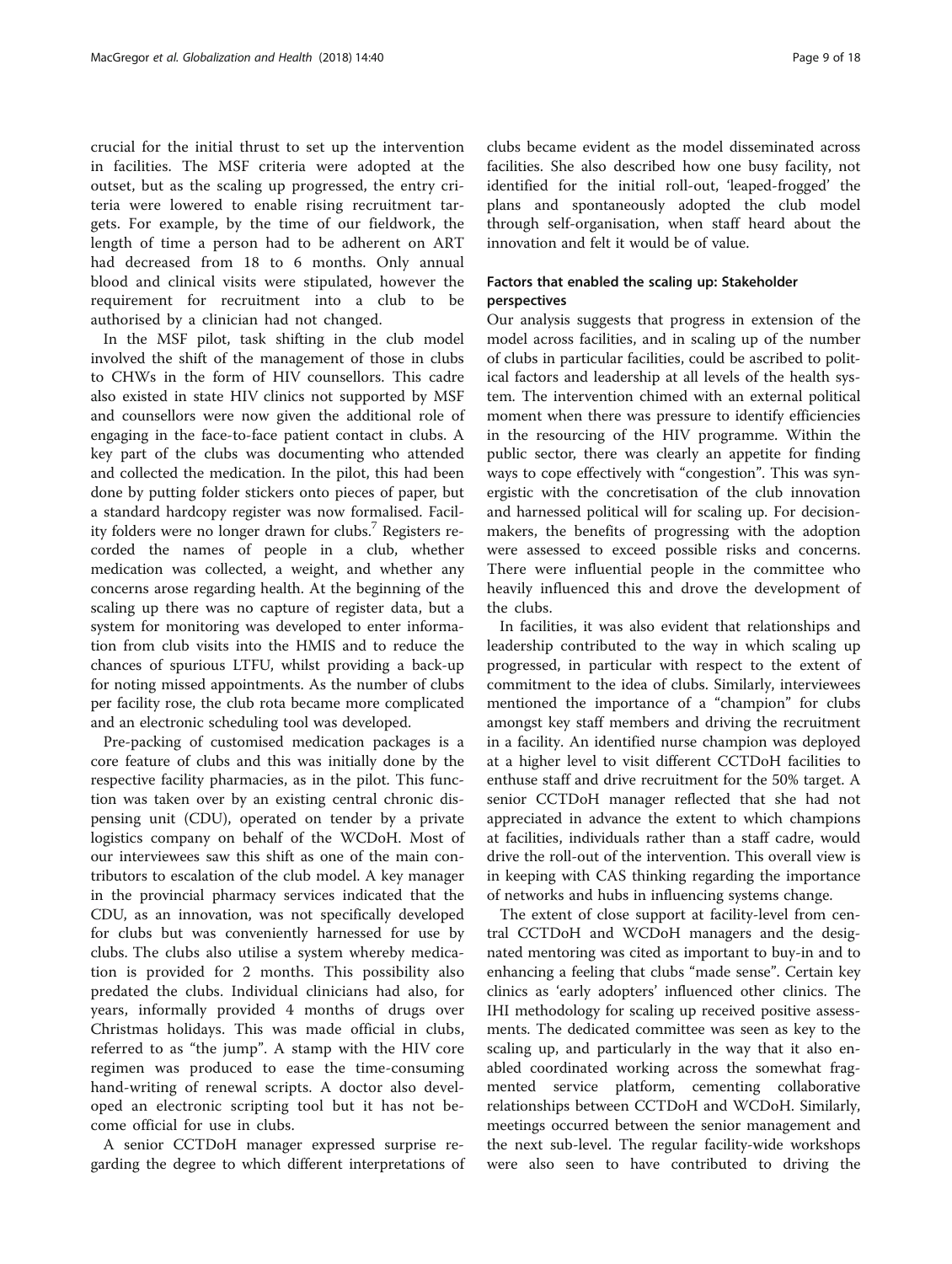process. The structures thus set up, specifically to shepherd the scaling up process, enabled key relationships and dedicated focus. They also enabled appropriate provincial directives, necessary for clubs to operate more effectively at scale. As one interviewee put it, the presence of senior managers enabled the committee to "unlock problems quickly".

# Factors that inhibited scaling up: Stakeholder perspectives

At a pragmatic and individual level, an inhibiting factor for scaling up in facilities related to the energy required to initiate change and maintain it, it in the midst of pressure from other service delivery priorities and other directives. As one clinician put it, "it is pretty hard for people to be pushing a new system". He reflected that ongoing "input" was needed so that the initiative did not "fall off the agenda". Furthermore, concerns were evident (amongst some clinicians in particular) about the potential for clubs to compromise clinical care in the pursuit of other goals. These anxieties about a reversal of hardwon gains in HIV care seemed to underpin some resistance to clubs and to the pace of the scale up. One clinician expressed a stark opinion: "Should we destroy what we have built or transfer best practice over?"

Several interviewees reflected that with time the frequency of mentoring and workshops had reduced, as the number of facilities involved increased and meetings became logistically more difficult. The tapering of external support with subsequent waves of roll-out was seen by some as appropriate, as the model was considered to have "taken root" by the third wave. However, others felt it had reduced the drive for change and mutual learning. Indeed, the support had become more fragmented and the tight coordination that was remarked upon from the early waves of roll-out appears to have dissipated by the time of our study. A senior WCDoH official felt that this was leading to an "overreliance" on the HAST medical officers, commenting: "You cannot expect them to drive everything". Indeed, HAST staff were also being pressed to drive 'integrated' service-delivery for NCDs.

A related factor was a lack of clarity regarding the ongoing role of the steering committee. Whilst the formalisation and commitment of the committee were remarked upon by most interviewees as a strong enabling factor, with "experts and enthusiasts around the table", one senior committee member reflected that, with time, the committee had come to lack direction and the effort was "fizzling out" somewhat. This was also seen by this respondent to reflect a lack of strong WCDoH buy-in at the highest level, so that further efforts were not enabled. This was ascribed to concerns about whether the model actually did save money. There were strong feelings from some that a committee was still needed to address ongoing emerging challenges of scaling up. Another view was that the time had come for further decentralisation, with SOP "circulars" to facility managers and "capacitating the frontline".

The fact that staff at facility-level did not always appear to appreciate the benefits of the clubs in their day-to-day work and, in reality, perceived clubs as bringing work, was seen as a significant inhibiting factor. The success of scaling up was articulated in terms of progress towards the percentage targets for recruitment, and most interviewees referred to a slowing down or "recruitment plateau" in many facilities. Support for clubs was drummed up with the rationale that they would decongest the routine HIV service, referred to informally as the "floor". However, it appeared that healthcare workers were not experiencing this promised relief, ascribed in part to ongoing movement of newly-initiated people into the ART programme and rising HIV prevalence as people lived longer. Rather, not only did the recruitment of a person into a club involve more work in that consultation, but the actual running of clubs was also remarked upon as requiring immense logistical effort. Many interviewees, at all levels, admitted that the extent of the workload of clubs simply had not been appreciated in advance. This effort was becoming even greater with the push for more clubs per facility, as the level of organisational complexity increased correspondingly. A whole-systems view of the programme suggested to us that a negative feedback loop was operating, where progress in scaling up in a facility (and thus growth in the number of clubs), was increasing workload. This burden then acted back to influence staff behaviour by dis-incentivising active recruitment of even more people into clubs, and a consequent further increase in work. Such a loop acted to slow down further scaling up, and also progress to the recruitment targets.

Despite the evident workload associated with clubs, they were still not perceived as being core programme work. This had a negative effect on scaling up in that it was harder to motivate for a sharing of the effort involved, limiting the capacity for change. The committee was advocating for management to promote clubs as "the new normal", business-as-usual to be shared by more staff, with certain days scheduled just for clubs. In some facilities, clubs were run as a separate entity with a small proportion of ART programme staff involved, whilst others did not see them as a central feature of HIV healthcare. We heard in some facilities of non-club staff resisting involvement in clubs, which were seen as "extra work". A WCDoH manager admitted that this perception made it "tough to convince facilities". The shouldering of the lion's share of an expanding workload by a few (and sometimes, just one) increased the chance of burnout and diminished enthusiasm to drive further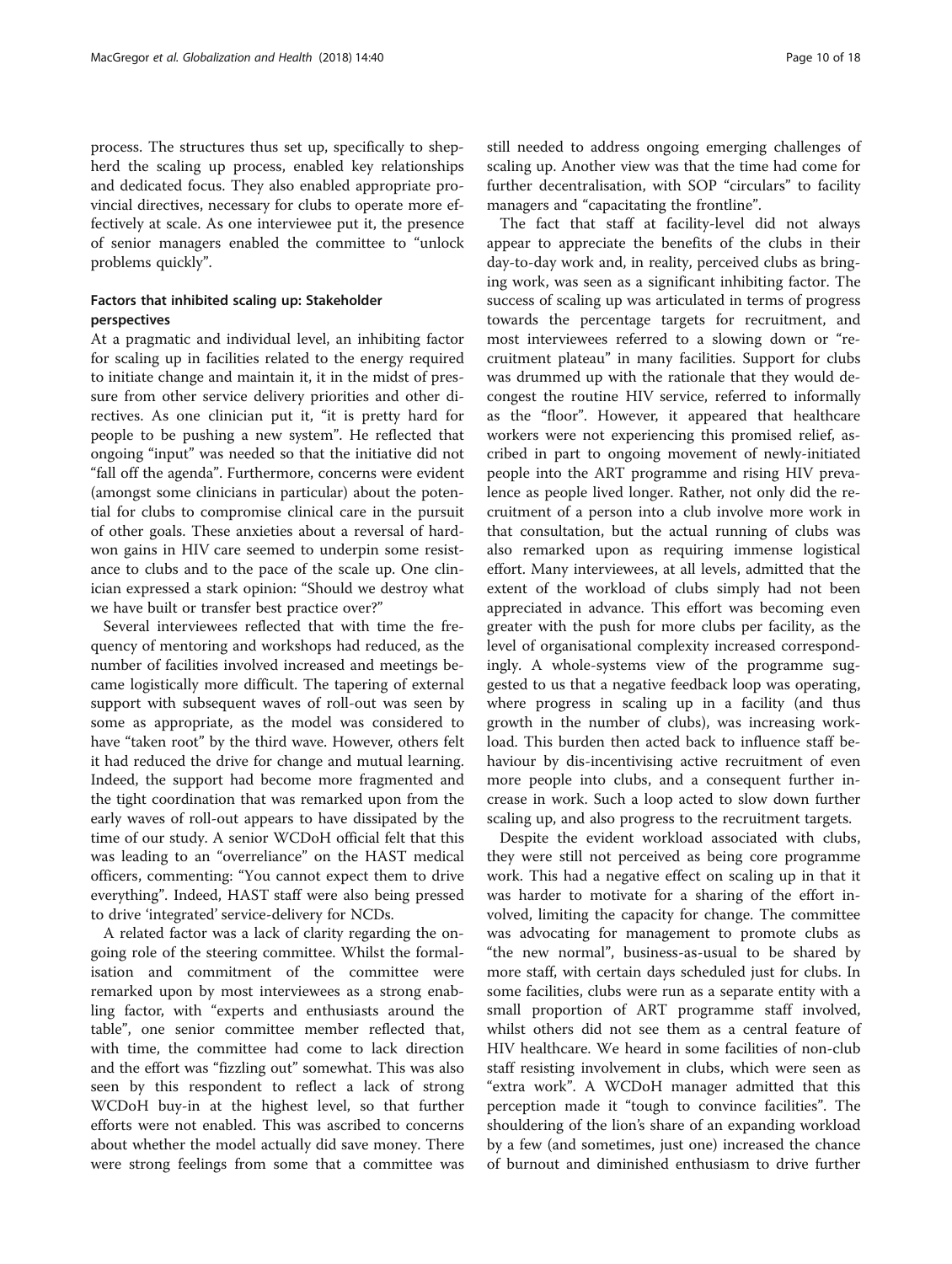scaling up. Such burnout was particularly evident in interviews with counsellors, who were often given a disproportionate share of club responsibility. A de facto separation of "club" and "floor" efforts (exacerbated by the remote location of some clubs) could further result in less integrated functioning across the programme and a diminished appreciation of the position of clubs in the whole ART programme.

Whilst the committee had worked hard to systematise procedures for starting clubs, there had been less effort to formalise plans for addressing the organisational complexity that accompanied a large increase in the number of clubs in a facility. For example, the original club model specified who should be in a club team, in terms of the different staff cadres and tasks (although in practice there was considerable variation). What was not specified, however, was whether, as the number of clubs grew, teams should be replicated so as to manage a fixed number of clubs per team, or whether the single club team should be expanded and should manage all club members. It appeared that the spiralling level of organisational complexity had caught many off guard. A reactive working culture still appeared to be the norm, whereas it was fast becoming evident that the club model required advanced planning and proactive working if a large show was to remain on the road. Accounts of the early days of club initiation included stories of champions who single-handedly ran the clubs. However, a scaled up club system required broader teamwork, and sharing of learning to take account of staff changes. In one facility, a "champion" had retired. Her colleagues admitted that chaos has ensued, as others had scant knowledge of club logistics. The fragmented communitybased service platform also accounted for unexpected staff changes amongst counsellors. They were contracted by NGOs which rotated staff between facilities and roles. This further impacted on the continuity of club skills. In a few facilities, the relationship between the NGO and management was fractious, as senior staff were seen as unsupportive of the work of counsellors.

On the logistical side, problems of capacity related to the orchestration of the CDU system and the pharmaceutical dimension of clubs emerged as the biggest cause of the kind of club "chaos" that could paralyse service delivery and increase the chance of inertia in the face of directives to scale up. Many of the interviewees who had witnessed the waves of scaling up identified the shift to the use of the CDU and the outsourcing of the medication packaging as the major organisational challenge that had been faced by clubs. There were accounts of technical errors on the part of the logistics company, especially initially. This coincided with a new service provider taking over the running of the CDU. The pharmacy component of clubs was complex, and we identified several weak points resulting in errors. For example, deadlines were set for scripts to be submitted six-monthly to the logistics company, and these had to be met for the packages to arrive for subsequent clubs. At the time of our study, hard copies of scripts were still required and basic issues such as computer literacy and broken printers were still causing hiccups in getting scripts in on time.

The question of resourcing was referred to repeatedly as an emerging challenge as the scale up of clubs was escalating. This related to inadequate staffing levels and also concerns about poor infrastructure, with tiny rooms and a dearth of off-site spaces. A WCDoH HAST manager saw this as inevitable but not insurmountable with better training: "There will always be teething problems when you have an NGO pilot that is taken over by a government and the NGO has much more support". A senior CCTDoH manager, however, was robust in her opinion that challenges were emerging because extra resources were not being made available, as was clearly necessary as the scaling up progressed. She felt there was a misconception that clubs were a means to save time and resources, so that nothing extra would be needed. However, differentiated care in fact represented, in her view, not a more efficient, but a different way of working. In some instances, more complicated, unofficial procedures had become a norm in a facility, $8$  and there were points for "efficiencies" in clubs. However, overall, she reflected, there was a basic issue of needing more hands for service delivery, as well as allocation of more time for management. A CCTDoH manager echoed these concerns but reflected that any additional resources would prioritise a sicker category of patient. His assessment was that clubs would have to manage with limited staff and inadequate infrastructure, which would make the achievement of the targets very challenging.

Finally, as assessed from the accounts of clinical staff and the interviews that we conducted with patients in the clubs, there did not appear to have been significant resistance to the institution of clubs or to the scaling up, although people complained about logistical incompetency in the system. One man had time to be interviewed because on that day he was also collecting his wife's medication, and a scripting error had meant that her medication package was incomplete. At another clinic, a man spoke of changes in the club logistics after retirement of the nurse who had driven clubs. Now they saw different staff members and the continuity of care had been lost. One physician did reflect that, in his experience, patients had to be convinced that leaving routine care for a club was a good idea. Apparently, some were reluctant to give up one-to-one care, and with physicians with whom they had longstanding relationships. Indeed, we observed that clubs afforded scant privacy of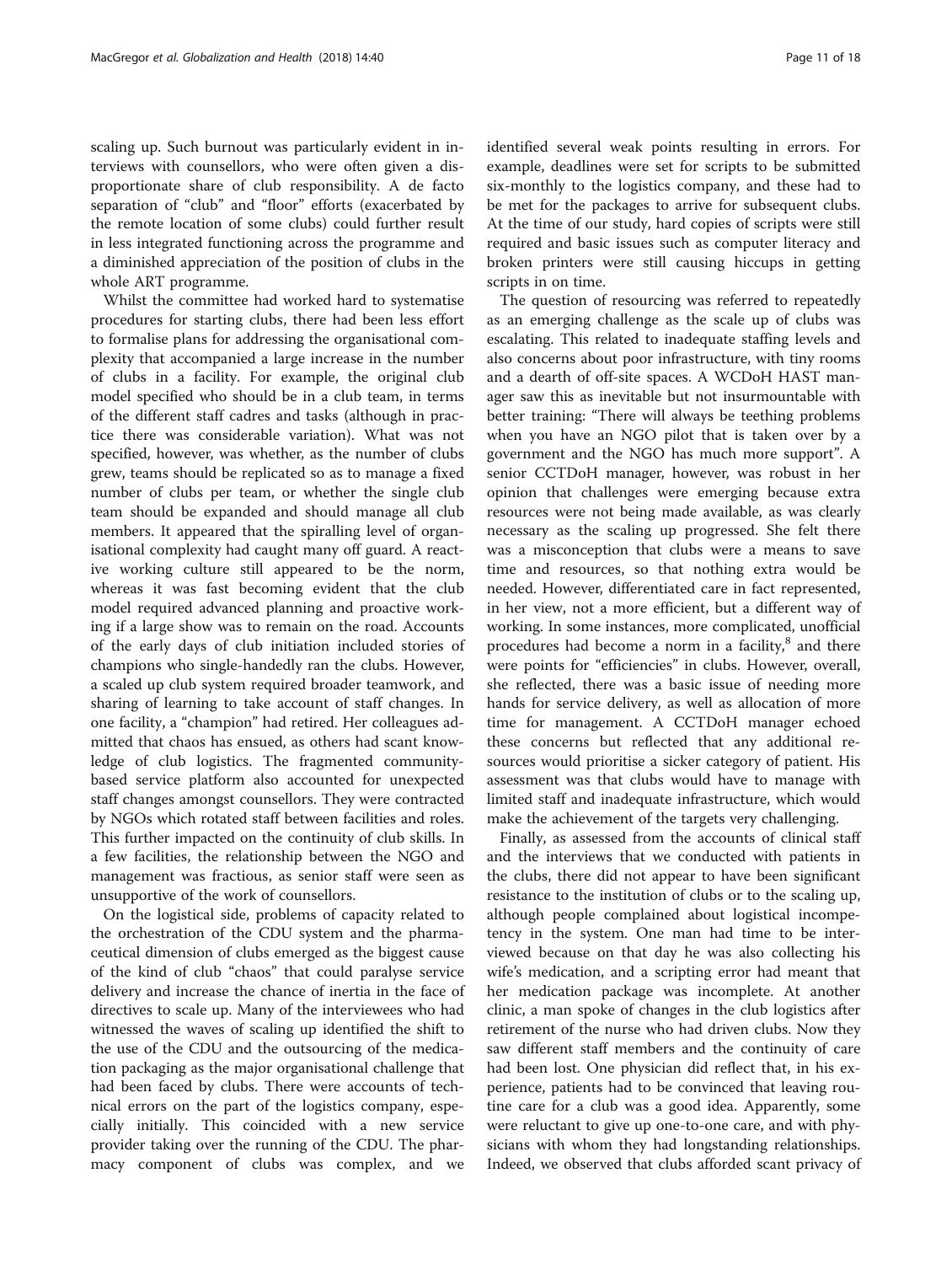interaction, although in theory people were able to request time, including with a nurse. For some people, the facility was actually easier to reach than the club venue, which was a disincentive to join. There were accounts from staff of considerable unhappiness from those "kicked out" of clubs because of missed collections. Some clinicians felt that recruitment into clubs had not been dealt with fairly, and a more orderly recruitment process would have allowed the patients with the longest clinic attendance, first entry into clubs. One person in a club noted that the non-club patients sitting in the corridor would speak out at the club patients as they perceived them to be getting preferential treatment. However, he put this down to lack of general knowledge about clubs so that these people perhaps thought that club members were regular clinic attendees just trying to get around the system.

#### The forty club hurdle and complex system failures

Our evaluation occurred at a point when the scale up of the number of clubs in facilities to meet targets had escalated the degree of organisational complexity of clubs. Yet the level of support had dropped off. It was evident that the scaling up was revealing vulnerabilities in the club system that required further adaptation. Our study indicated that a negative 'tipping point' was evident in facilities that amounted to a breaking point with respect to logistics. We identified this as the 'forty club hurdle', a point at which logistical problems in a facility and failures in the complex system seemed more likely to occur. Most facilities had increased the number of clubs by allocating a club to a day of the week. The critical tipping point became evident when all the days were used over the 2 month window between club dates. Thus, when a facility reached 40 clubs, it became necessary to schedule 2 clubs per day. At this point, the level of complexity requires seamless logistical preparation. Given the interconnection of the different components required for adequate functioning of clubs, an error in one component was likely to have a domino effect across the whole club system. This analysis thus revealed very clearly that change can have unintended negative consequences, and the vulnerabilities in the system might only become evident once the scale of change exceeds the capacity for positive adjustments.

Such potential unravelling of the system was evident at several levels. Firstly, the vulnerabilities in the pharmaceutical delivery system came to the fore if the volume of scripting exceeded capacity. In some facilities, it had become all too commonplace for drug boxes not to be delivered because the scripting deadlines for clubs had not been met. In one facility, people were told that they might sometimes have to queue at the pharmacy with handwritten scripts; the medication packages were a "luxury" that could not always be provided. In some facilities, we witnessed maladaptive strategies, such as "spares boxes" of drugs being kept in the club room, which consisted of uncollected medication packages. Rather than returning these to the pharmacy, these drugs were used as a surplus for issuing medication to other individuals when errors occurred. Secondly, we witnessed facilities so overwhelmed by the numbers of club patients that the procedure for taking people out of clubs if they failed to attend, was simply not operating. The capacity did not exist to adjust the scripting cycle and care-plan for an individual. Finally, the scheduling of 2 clubs on a day created a timing issue. Many facilities scheduled the second club later, which compromised a key club benefit. As a result, we observed that most of those allocated a late slot came early anyway, creating logistical problems.

Our interviewees were largely aware of these problems. A committee member reflected: "We will need to do something different to get to 70 percent". Another remarked that "growth is easy, maintenance is difficult". Clinicians in particular were anxious about achieving tighter clinical governance in clubs. However, in a pragmatic, utilitarian vein there was a sense that, on balance, the initiative was sustainable. This sense was increased by the release of the epidemiological evaluation, with one stakeholder remarking that, despite all the system failures, the clubs must be doing something right. A CCTDoH manager commented that the momentum for clubs was really increasing and that the impact of clubs would soon become evident in terms of the long-desired "decongestion".

# Future adaptation of the model and the emergence of new innovation options

In many regards, this optimism for clubs reflects the fact that the club model has been rich in ongoing innovation, both from a committed group of programme managers, and from the grassroots. In addition to the many adaptations in response to emerging problems, the model has stimulated further innovation on the back of its success. There has also been a diffusion of components of the club model to the general clinic systems, such as in the piloting of an appointment system. The model has also been discussed for transfer to NCD care. The club model has been adopted as national policy for South Africa  $[49]$  $[49]$ . The IHI methodology for scaling up has been considered for a new approach to the 'Risk of Treatment Failure' component of the ART programme. The scaled up club system also provided an organisational vehicle for facilitating the implementation of other service initiatives, such as the provision of tuberculosis prophylaxis.

Ideas regarding future adaptations of the club model (see Table [2](#page-12-0) for a summary of some existing and future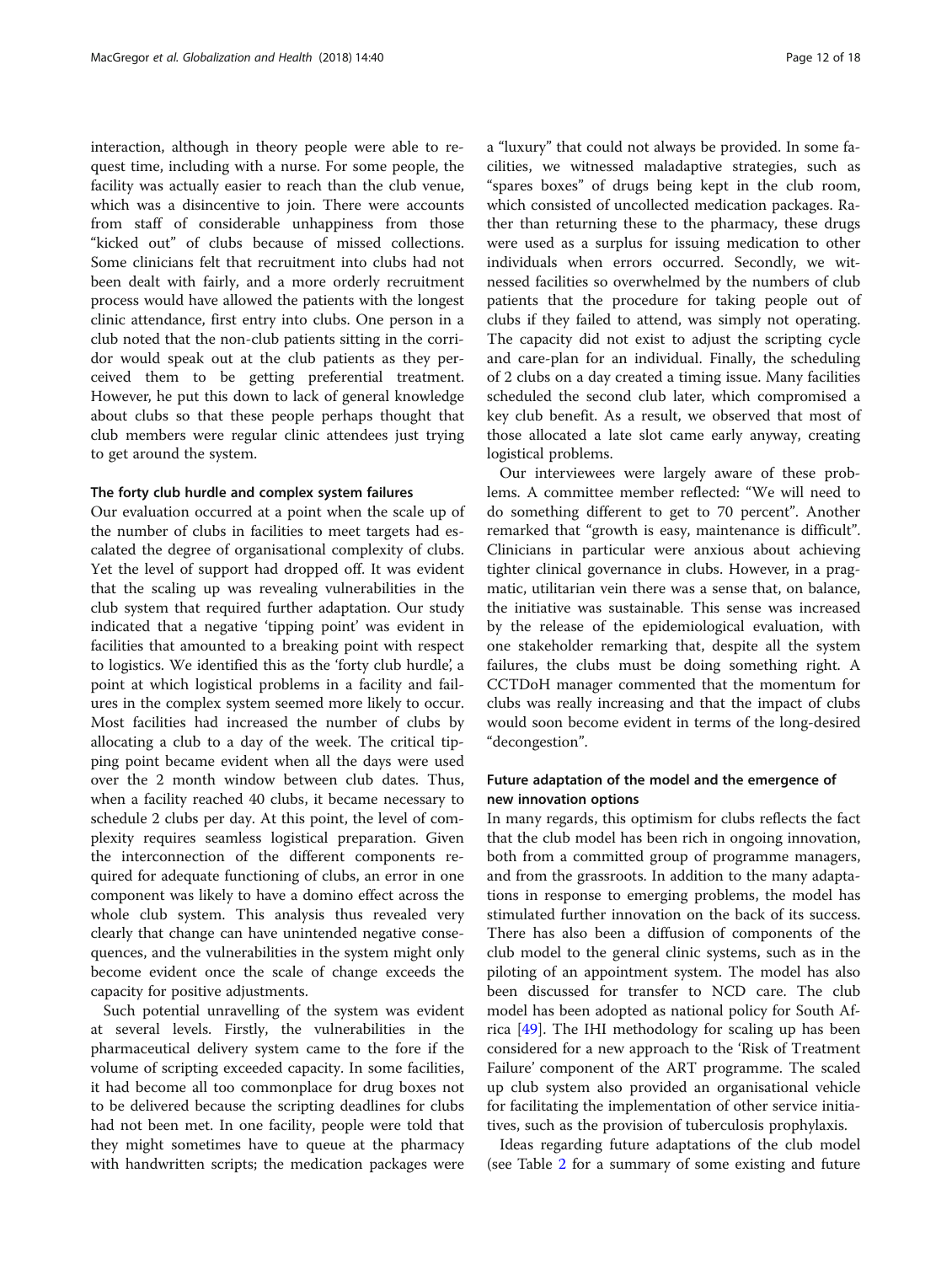<span id="page-12-0"></span>

| Table 2 Possibilities for further innovation                                                                                                 |                                                                                                                                                                               |                                                      |                                                                                                                                                        |                                                                                                                                 |
|----------------------------------------------------------------------------------------------------------------------------------------------|-------------------------------------------------------------------------------------------------------------------------------------------------------------------------------|------------------------------------------------------|--------------------------------------------------------------------------------------------------------------------------------------------------------|---------------------------------------------------------------------------------------------------------------------------------|
| developed in the club model<br>Existing innovation that have                                                                                 | Purpose                                                                                                                                                                       | chronic diseases                                     | Transferability to other Anticipated new challenges                                                                                                    | Potential future innovation                                                                                                     |
| Services Delivery                                                                                                                            |                                                                                                                                                                               |                                                      |                                                                                                                                                        |                                                                                                                                 |
| Specialized clubs                                                                                                                            | Address special needs of patients<br>(eg, families and adolescents)                                                                                                           | Yes, transferable in<br>(eg. diabetes)<br>some cases | Other needs that could be addressed<br>with separate clubs                                                                                             | Clubs for migrants, older people, sex<br>workers etc.                                                                           |
| Quick-Pick-UP (QPUP)                                                                                                                         | nes at facilities and desire for even<br>greater convenience and collection flexibility<br>Lengthy tin                                                                        | Yes, transferable                                    | Other pharmacy pick up models                                                                                                                          | machines, home delivery options, use<br>Private pharmacies, dispensing<br>of unique patient identifiers                         |
| Community clubs                                                                                                                              | Improve community involvement, reduce<br>stigma                                                                                                                               | Yes, transferable                                    |                                                                                                                                                        | Decentralised community medication<br>distribution                                                                              |
| Recruitment champion                                                                                                                         | club members plateauing and<br>reluctance to recruit<br>Number of                                                                                                             | Yes, transferable                                    | Club numbers vary across facilities                                                                                                                    | Roving club recruiter/mentors                                                                                                   |
| Health workforce                                                                                                                             |                                                                                                                                                                               |                                                      |                                                                                                                                                        |                                                                                                                                 |
| include moves for low-level pharmacy<br>Task shifting of clinical care to HIV<br>counsellors / CHWs extended to<br>assistants                | Initial task-shifting to CHWs because clinicians<br>overburdened with stable patients; now need<br>to ensure legal dispensing of medication and<br>to relieve pharmacy staff. | Yes, transferable                                    | Constant updates on clinical care<br>issues needed                                                                                                     | Creative training / mentoring of HIV<br>counsellors / CHWs and of staff<br>dispensing medication                                |
| Medical Products                                                                                                                             |                                                                                                                                                                               |                                                      |                                                                                                                                                        |                                                                                                                                 |
| 4 month drug dispensing cycle over Christmas)<br>The 'jump' (the seasonal shift to a                                                         | Seasonal migration of patients                                                                                                                                                | Yes, transferable                                    | Client push for 4 monthly visits/refills<br>to become the norm                                                                                         | Annual script                                                                                                                   |
| Electronic scripting for processing the volume<br>of scripts for CDU                                                                         | Time taken with manual scripting                                                                                                                                              | Yes, transferable                                    | Cape systems; Capacity and resources<br>scripting with the official Western<br>Harmonising of the electronic<br>or a paperless system                  | pharmacies to CDU and integration<br>Electronic transfers of scripts from<br>of CDU system with pharmacy<br>stocktaking systems |
| This table describes (1) existing innovations that have developed a<br>challenges that could emerge, and (5) likely future possibilities for | further innovations                                                                                                                                                           |                                                      | round the core club concept, (2) the purpose for which they were developed, (3) transferability to care for other chronic dieases, (4) anticipated new |                                                                                                                                 |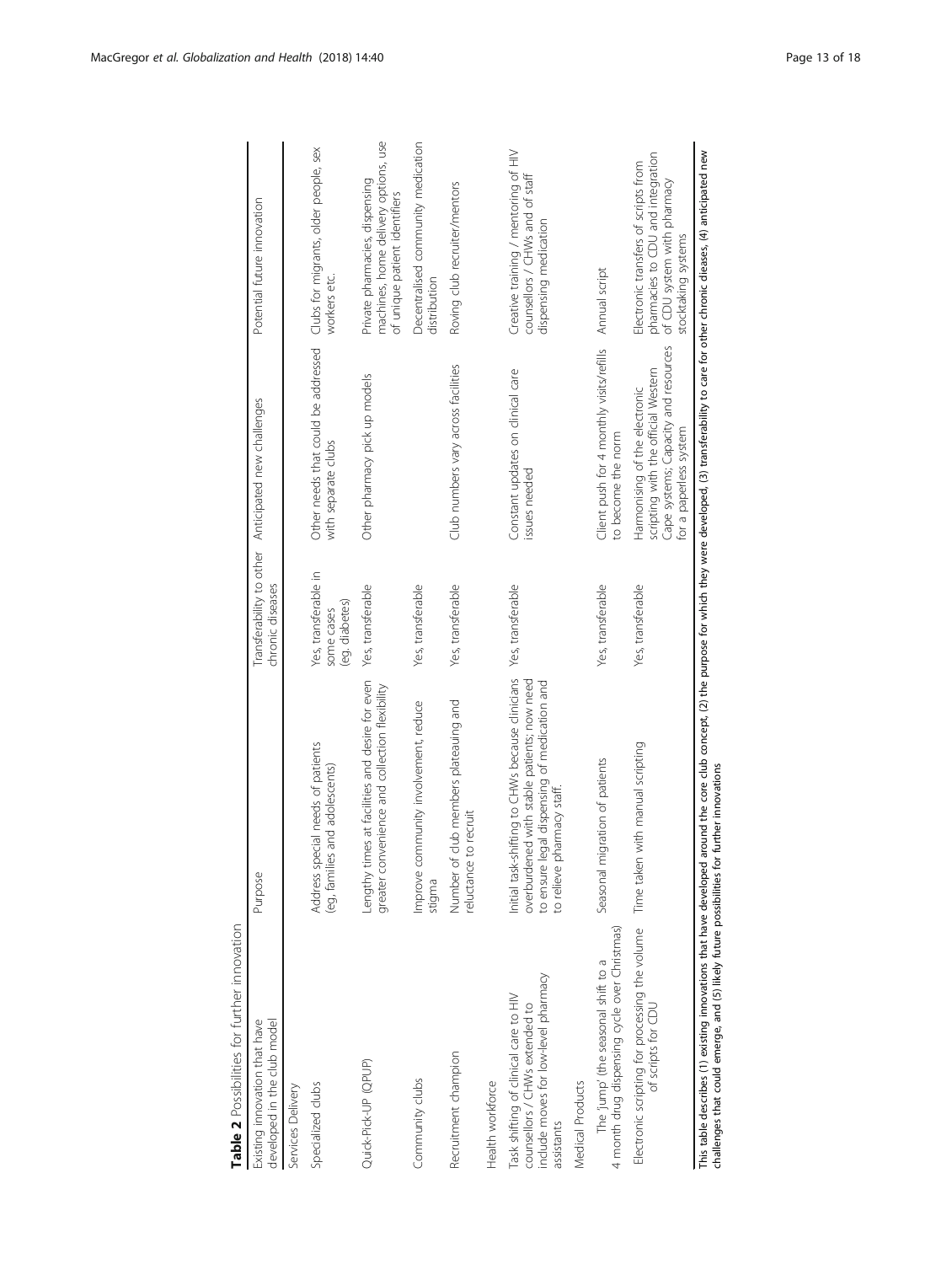innovations) included integration of the pharmacies' stock-monitoring systems and the CDU, to monitor non-collection and provide back-up of the register system. An official system for electronic scripting was a priority for all interviewees. There is clearly scope to explore electronic submission of scripts to CDU, although infrastructure and skills in facilities are lacking. The WCDoH managers indicated that they were engaged in advocacy to increase scripting requirements from six-monthly to annually. A new cadre of low-level pharmacy workers has also been approved to address legal grey areas in terms of dispensing off-site. However, enthusiasm for four-monthly clubs was not evident at policy level. A MSF advocate was of the view that the extent of clinical monitoring could be further reduced, the register simplified, and data capture streamlined. With the changes introduced by clubs, a separation of the different functions of service delivery was evident, in particular of clinical care and medicines dispensing, as suggested as a possible adaption for Southern African health systems facing the scaling up of ART with limited resources [\[50](#page-17-0)].

A WCDoH policy-maker, reflecting on the looming adoption of 'test and treat', commented: "We will have to find options". The club model had already stimulated other options. In Khayelitsha, MSF has run community clubs in members' homes. Specialised clubs have emerged to cater to specific gender- and age-related needs. Co-morbidity clubs have spread for HIV positive people with NCD. Such people were initially excluded from club eligibility but now receive a blood pressure and glucose measurement at clubs. A more significant departure has gained ground: with quick-pick-up (QPUP), easy medication collection is the essence. In this development in the scaling up process, a complete departure is evident from the more sociological aims of support and counselling evident in the conceptualisation of early community adherence groups. The central idea has been reduced to the mechanics of medication dispensing. Prepackaged medication is available in extended hours directly from the facility pharmacy. Some interviewees saw the CDU innovation as key to these spin-offs. However, it could also be viewed as having ossified into a form of path dependency. Indeed, departing from the CDU idea, the WCDoH has been investigating unique patient identification numbers which would operate platform-wide and could delink medication collection from a designated 'home' facility. There was also appetite amongst policymakers to explore partnerships with private pharmacies as medication collection points,<sup>9</sup> and for home delivery.

# **Discussion**

Our study took place when the last wave of roll-out of clubs across the Cape metropole facilities was virtually complete. However, the steering committee had significantly stepped up the scaling up of the club system within individual facilities, through targets requiring operationalisation of additional clubs. The scaling up process had thus spread across the geographic range and the scope of the initial pilot model. Our analysis revealed how a programme initially representing a simple, unitary system in terms of management and clinical governance (an ART clinic with a "floor" and club component), has evolved over a decade into a complex, differentiated care system. The ART programme included different streams for care, involving regular clubs, specialised clubs, a service for 'Risk of Treatment Failure', and new innovative options such as quick-pick-up. Services operated in different locations, with management and clinical governance spread over the whole system.

With respect to the clubs, what appeared to have been a partly pragmatic decision on the part of policy-makers to roll-out with early emerging evidence, was assessed to have paid off. People in clubs also expressed appreciation for the convenience and the early timings of clubs. Yet the operation of the club system itself had also become more complex, with many sub-system components that had to interconnect for optimal functioning of the service. The level of logistical complexity represented by the 'forty club hurdle' appeared, from a complex systems analysis, to constitute a negative 'tipping point' in many facilities: the capacity to compensate for errors (through positive and negative mechanisms of adaptation) was exceeded and a single organisational failure could decompensate the functioning of several related components, in a snowballing effect. It is also significant that the epidemiological analysis revealed that Lost To Follow Up was higher for people receiving ART from facilities with larger ART cohorts. Clubs as the "new normal" had not yet been adequately factored into management cultures, capacities, and human and material resourcing.

The SOPs for the club model outlined the functioning of clubs very proficiently, adequately informing a rollout phase for starting clubs afresh in a facility, and detailing the methodology for supporting mutual learning across new facilities in waves of adoption. However, organisational protocols did not explicitly account for adaptations to consider the smooth functioning of the model at a significant scale, as more clubs were added per facility. Documentation had not evolved to produce an output informed significantly by what was happening 'on the ground' and to distinguish the distinctive requirements of 'roll-out' and 'scale up'. The extent of creativity, solution-finding, and emergent spin-off innovations appeared impressive, but a systematic sharing of such learning across the service platform had also waned. The 'innovators' had an important ongoing role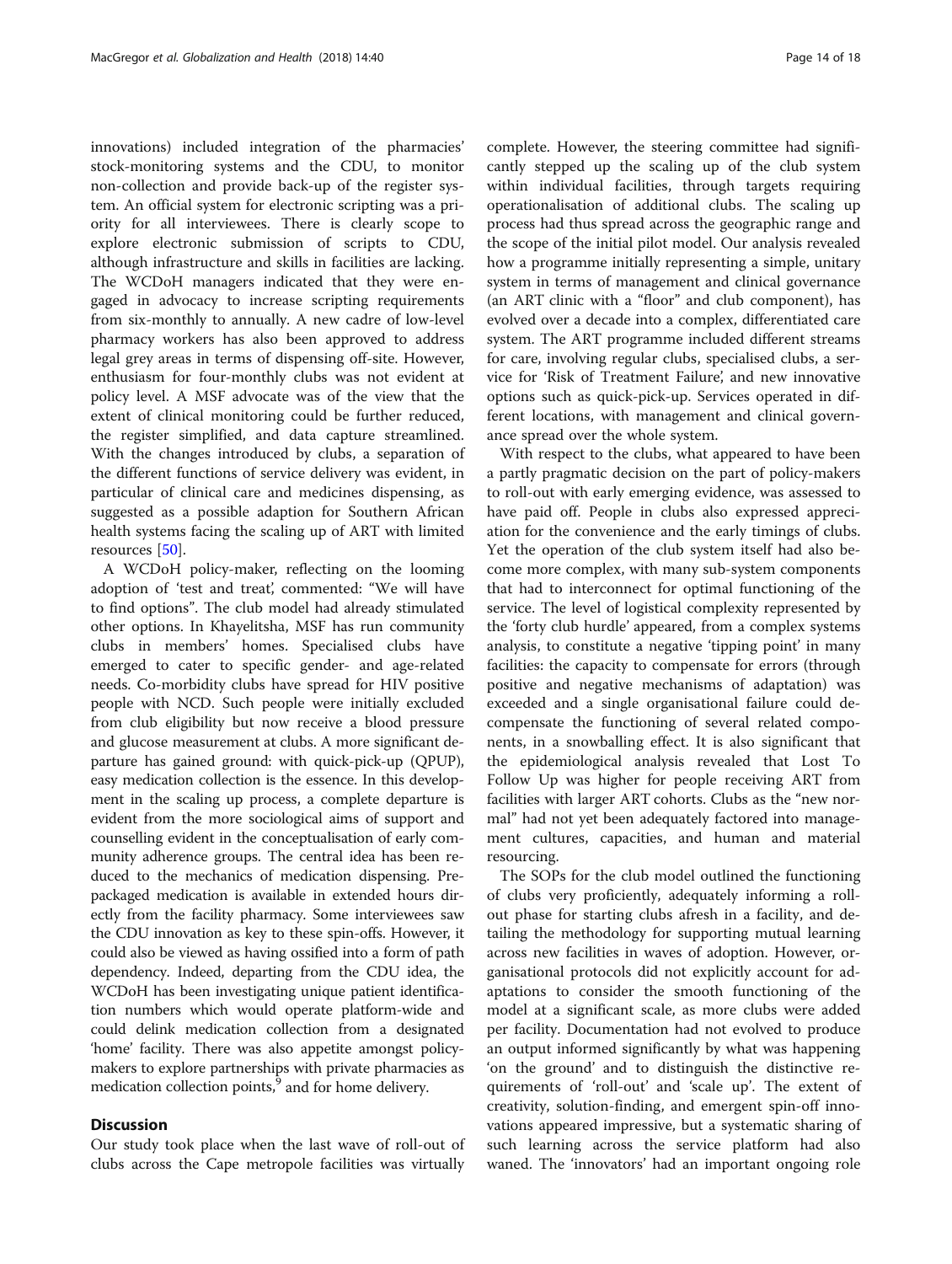in pursuing new options and efficiencies, but the time was ripe for solid effort by 'institutionalisers'. Hand-inhand collaboration seemed necessary to address the challenges of significant scaling up, and to bed down the scaled up model, and ensure its sustainability in a challenging political environment with competing priorities within the ART programme and across the health system as a whole. A senior WCDoH policy-maker indicated that requests for information about clubs were coming in from other provinces, but the documentation required updating: "We need to reflect on the challenges as well". This kind of synthesis of learning is vital to inform diffusion of the club model, both geographically, but also to other chronic disease groups.

Swanson et al. [\[19](#page-17-0)] emphasise collaborative working across a system, transformational leadership, and a culture of iterative learning, as key ingredients to enable positive transformational change across a system. Our findings concur with this emphasis and with literature on the importance of health systems operating as learning organisations [[23,](#page-17-0) [26](#page-17-0)]. On balance, it appeared that ongoing management support through a steering committee-type body (with clear recourse to the most senior leadership), as well as structures down the management levels for supervision and mentoring, were important to sustain the system as it matured and the challenges of significant scaling up manifested. As the overall club system moved to higher percentages of enrolment, new ways of functioning were necessary to mitigate the danger of complex system failures. Our findings also concurred with observations regarding the importance of buy-in from middle-level management like HAST medical officers in order to sustain a 'sensemaking' for change at the coalface and to drive iterative reflection [\[28](#page-17-0), [29](#page-17-0)].

At a systems level, our findings revealed the importance of vigilance for the unintended consequences of planned change  $[17, 18]$  $[17, 18]$  $[17, 18]$ , both to identify positive emergent behaviours, but also maladaptive responses and negative consequences of change. This monitoring seemed as important for the scaling up as it had been for the roll-out of clubs, bearing in mind also that some consequences of change can be delayed. We observed that, with a significant increase in the pace and scale of change, an individual drive to sustain and adapt to change was no longer sufficient. Increasingly teamwork was necessary, as well as a whole systems lens for appreciating the change required [\[21](#page-17-0)]. A WCDoH manager remarked that one disadvantage of a dedicated clubfocused committee was that the "big picture" was more readily lost. If clubs were really to become "mainstream business" within the whole of the ART programme, a greater appreciation was needed of how clubs fitted in with the other differentiated options for care, with analysis of emerging trade-offs and the impact of clubs on the functioning and outcomes across the HIV clinical service.

Pania and Peters [\[17\]](#page-17-0) argue that systems thinking can enable positive whole systems change at scale. We were not involved in the service delivery intervention and the planning of the roll-out of clubs. However, for our study of the scaling up of clubs, we adopted a CAS framework as an instructive approach. We observed, mapped and analysed the dynamic nature of change across the articulated components of a system, and sought the perspectives of different stakeholders on the process of change. We interviewed actors at different levels of the health system and from different staff cadres at facility level, enabling different views to emerge of the framing of the problem, the assessments of the benefits of change, and the factors which enabled and inhibited the process of scaling up. We identified points of resistance and inertia in the face of change at a local clinic level, and how lesser skilled staff cadres, such as counsellors, felt the brunt of change. A CAS analysis also revealed the patterns in the system that could inhibit change, such as negative feedback loops and path dependency, but also the positive effects of networks, individual nodal actors, and the power of self-organisation and emergent behaviour. The health system environment and characteristics had a clear bearing on the direction of change, such as through work cultures defined by reactive working rather than proactive planning. The value of a dedicated leadership in motivating for the benefits of the model to those involved further down the chain of decisions in order to achieve implementation, was an enabling factor in sustaining change [\[19](#page-17-0), [23](#page-17-0)].

The political pressure for change within the health system pushed the scaling up of the innovation. Given that policy-makers are often working in an environment that exerts pressure to pursue change before conclusive evidence and outcomes are evident, the monitoring of the process of change is particularly pertinent, with a weighing up of risks and benefits of change [\[36](#page-17-0)]. In this regard, a clear agreement of the initial principles and goals of intervention and the framing of the problem is important to refer back to as trade-offs emerge in the process of scaling up. An argument for ensuring a wide range of outcome measures for assessing the 'success' of change is especially pertinent when change involves a complex organisational intervention. Metrics can obscure the multi-level dynamics of systems by focusing on sub-systems within the whole [\[21](#page-17-0)]. Retention-in-care and viral load measures, as well as the performance target of recruitment percentages, had come to be seen as the proxies for club functioning and for quality of care. The chosen indicators did not yet include process indicators for scaling up and broader systems objectives. In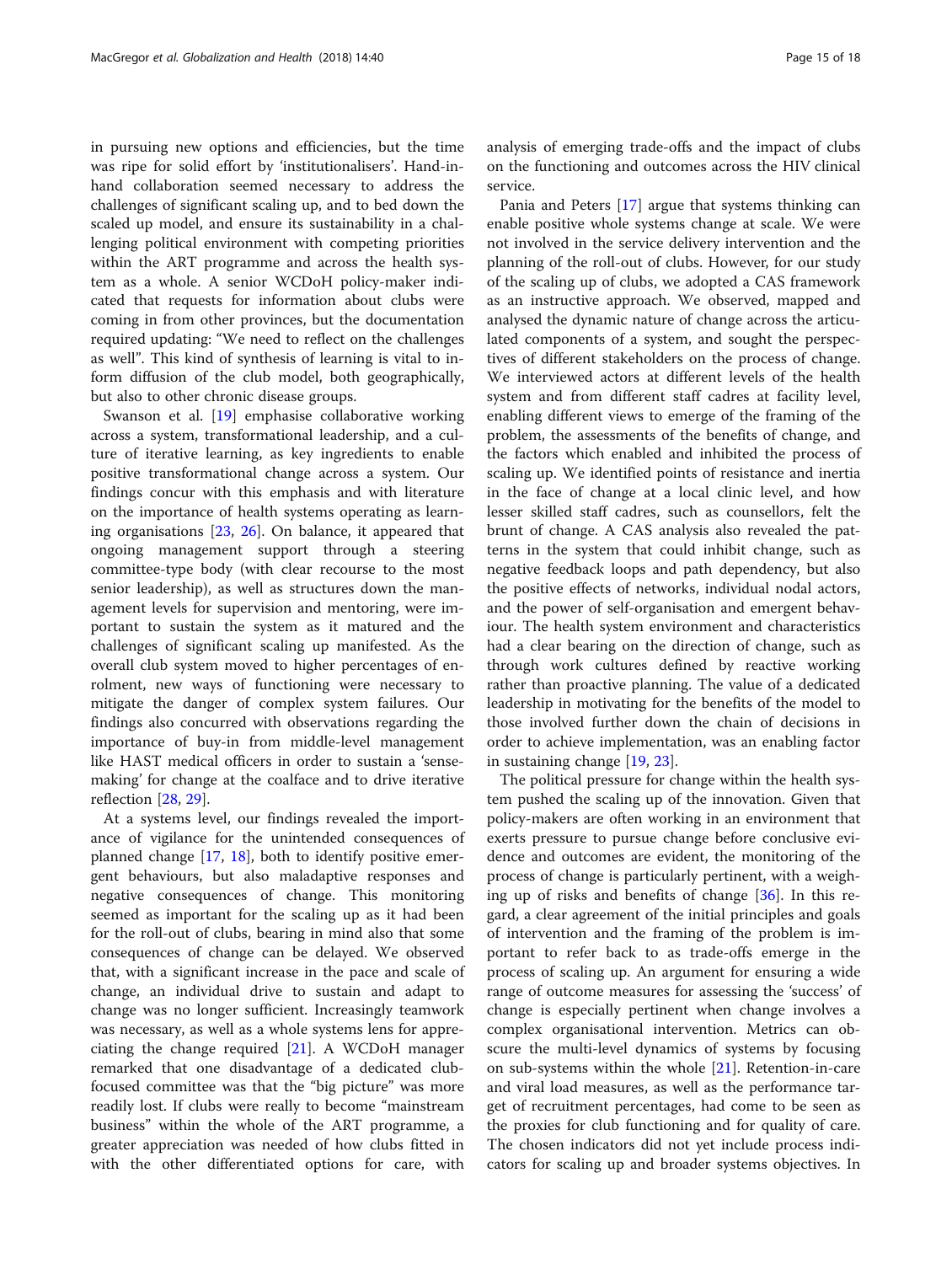this regard, the way in which the nature of change is conceptualised becomes significant to consider. The idea of 'innovation' in policy as a discursive trope can increase the impression that change will inevitably have a positive effect, and can inadvertently stigmatise the reactions of those who express concerns about change. The interplay of a discourse of resilience and innovation might create an expectation that systems should embrace change through a combination of flexibility, ingenuity and technical brilliance. Sheikh et al. [22 pg 4] warn against the supremacy of a positivist paradigm in the evaluation of outcomes of change in health systems, which they argue "has led to health systems being seen primarily as vehicles for technological solutions rather than being grounded in political and social contexts with underlying power structures, interests, and interdependencies". The framing of a complex organisational intervention as an 'innovation' in policy rhetoric can thus have profound implications for the assumptions about the effort and resources required to achieve change, and for the ways in which success is defined and measured. As our study made abundantly clear, the health system has sets of social practices and relationships and organisational cultures that have been concretised over time. This includes relations between staff, and also the relations of care with those using the system, rooted in local economies of care. These have to be taken seriously to ensure that staff accept the benefits of innovation and in order for change to be positive, acceptable and sustainable.

A limitation of our study was that we did not speak to people enrolled in the ART programme who were not in clubs, in order to also elicit their views on the privileges given to others, and the fairness of the process of scaling up. We would argue that a more fine-grained study is needed of equity outcomes and quality concerns of scaling up [\[32](#page-17-0)] in the case of the club model. New systems of care can introduce new inequalities despite the best intentions. Who are the kinds of patients who are considered "responsible" and meet the criteria for club entry? Who are those excluded? Should aspects such as convenience and shorter queues be assigned as a privilege, or should more effort be made to ensure that these dimensions of quality of care are possible, as a right for all people using the public sector? Differentiated care had been promoted to HIV positive people as more convenient care, possibly at the expense of stressing the actual underlying principle of ensuring the most appropriate level of attention for clinical status. The ethos of reward that lingered in the idea of the club members as "VIP patients" still created a sense of relegation from clubs as punishment, rather than an appropriate return to greater intensity of care from clinicians. Patients, such as pregnant women, thus resisted leaving clubs even to

the detriment of their biomedical care. As the number of people in clubs increased dramatically with the scaling up and the lowering of criteria, the elitist aspect of club membership was diluted. We would argue that this constituted a positive unintended consequence of the scaling up of the club model.

#### Conclusions

We have argued that innovation in largescale, complex programmes in health systems is a continuous process that requires ongoing support and ongoing attention to new innovation as challenges emerge. Our study suggests that it cannot be assumed that, beyond initial rollout, further scaling up of a model will 'take care of itself'. An innovation that appeared as an excellent idea and which was working very well whilst supported on a small scale, could readily be overwhelmed by the scale of change as margins for flexibility closed, vulnerabilities magnified and the capacity for adaption was exceeded. Rapid scaling up is also likely to require recourse to further resources, human or otherwise, and a culture of iterative learning to address emerging challenges and mitigate complex system errors. We would argue that ongoing support, and a systematic and formal process to identify and institutionalise the necessary innovation to consolidate and embed a largescale programme, would be a necessary step to the future success of ART clubs as a cornerstone of differentiated care. A culture of learning and monitoring of a range of process and outcome indicators can enable realistic approaches to the pace and scale of change and realistic assessments of the capacities of facility staff for change. At the same time, the study reveals the impressive capacity that a health system, and dedicated staff within such a system, can have for catalysing novel approaches. The study illustrated the drive for change directed from above but also a responsiveness to facility-level solutions. Significant learning has been garnered from the club experience that has relevance for the ongoing efforts to develop differentiated care for HIV and also for the urgent issue of providing the same level of support for people with other chronic lifelong conditions in low-resource settings. Further research is needed to assess the equity and quality outcomes of a differentiated care model and to ensure the inclusive distribution of the benefits to all categories of people living with HIV.

# **Endnotes**

One-year estimates of retention-in-care show a fall over 10 years from 85.1% to 77% in 2011 [[3\]](#page-16-0). <sup>2</sup>

Both the province and city departments of health provide HIV and TB services in the Cape Town metropolitan area, with facilities allocated between them. Our study included facilities under both jurisdictions.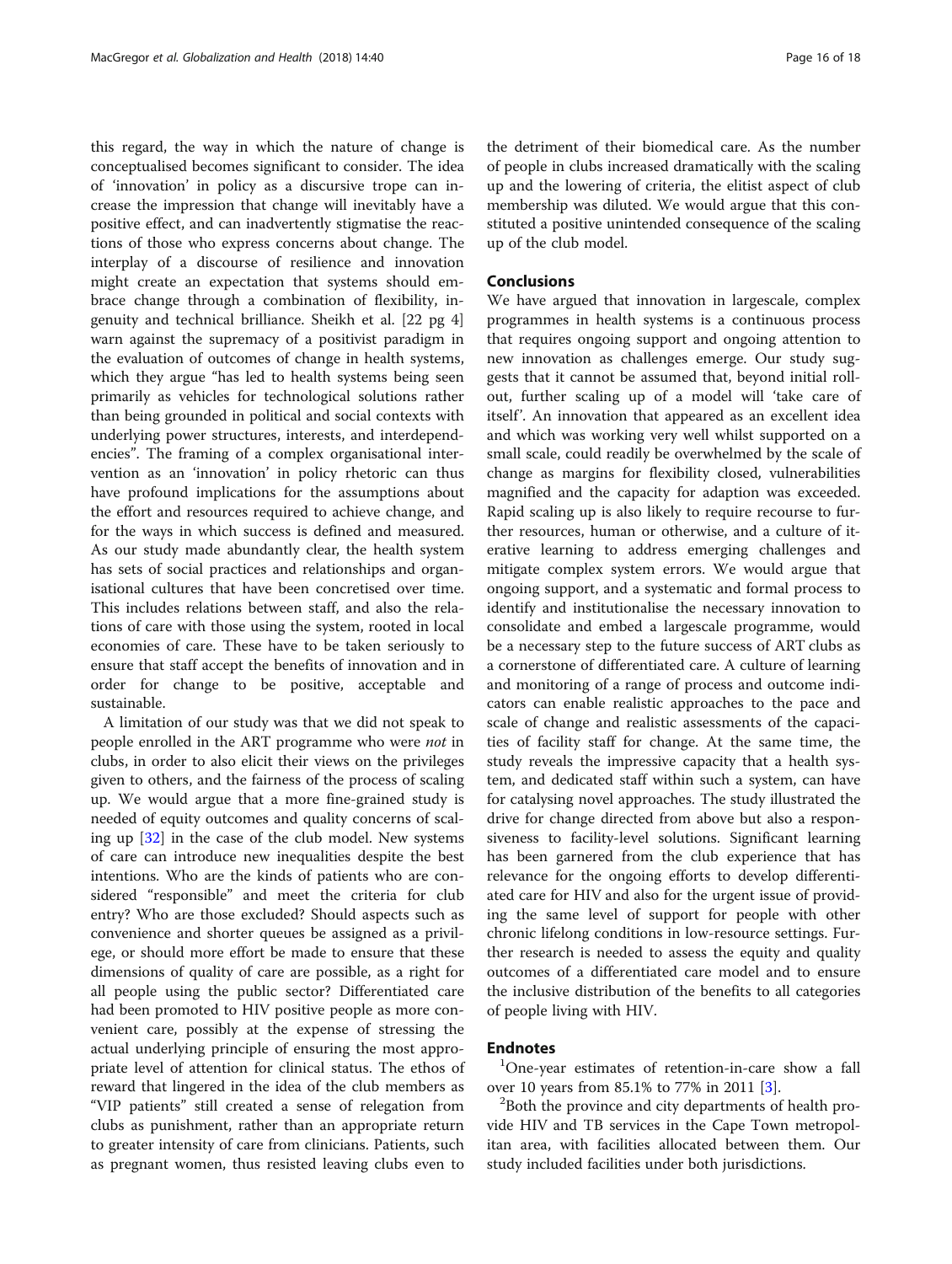<span id="page-16-0"></span><sup>3</sup>Other interviewees reported similar experiments, e.g. by the NGO TB/HIV care in the area of Gugulethu. A doctor who had worked in a high burden facility indicated that staff members had tried to institute their own system to streamline the service.

<sup>4</sup>This included programme managers from the provincial and city health authorities, as well as key MSF and IHI staff.

<sup>5</sup>People in clubs are allowed to authorise someone else to collect their medication if it is not a clinical or blood visit

<sup>6</sup>Staff cadres identified for involvement in clubs included doctors, nurses (with the club coordinator often a nurse), HIV counsellors, pharmacy assistants, and a data clerk. <sup>7</sup>

 $7$ This further streamlines proceedings and reduces duplication. In some facilities, the club folders are filed separately for easy access in case a nurse opinion and subsequent clinical note is required.

<sup>8</sup>One example was a club where counsellors had started checking the identity documents of members before issuing their medication, which was time consuming and slowed down the club.

<sup>9</sup>This has been instituted in the national central chronic medicine dispensing and distribution programme.

#### Abbreviations

ART: Anti-retroviral Therapy; CAS: Complex Adaptive Systems; CCTDoH: City of Cape Town Department of Health; CDU: Chronic Dispensing Unit for pharmaceuticals, Western Cape; CHW: Community Health Worker; CI: Confidence Interval; HAST: HIV, AIDS, STIs, TB (service); HIV: Human Immunodeficiency Virus; HMIS: Health Management Information System; IHI: Institute for Healthcare Improvement; LMIC: Low and middle-income country; LTFU: Lost To Follow Up; MSF: Médecins Sans Frontières; NCD: Noncommunicable Disease; NGO: Non-governmental Organisation; QPUP: Quick-Pick-Up (of medication); SOP: Standard Operating Procedure; VL: Viral Load measurement; WCDoH: Western Cape Provincial Department of Health; WHO: World Health Organisation

#### Acknowledgements

We would like to thank Andrew Boulle and Lynne Wilkinson for their support of this work. We also wish to thank Beth Harley, Karen Jennings, Carol Cragg and Anna Grimsrud for their detailed input, as well as other colleagues in the Western Cape Provincial Department of Health, the City of Cape Town Health Department, and in the sub-structure management. Thank you to MSF staff for sharing their experience in the workshop. Staff in the health facilities as well as patients in ART clubs were gracious in giving up time to speak to us and enable our observations.

#### Funding

Gates Grant number: investment ID 27917.

#### Availability of data and materials

The full report of this work is available from the authors. Files of the anonymised interviews on which our analysis is based are available.

#### Authors' contributions

The collection and analysis of the field material in 2016 was a joint effort of all authors, with AM and HM leading. HM drafted this manuscript and received valuable input from AM, TJ and AU. Andrew Boulle, the Principal Investigator for the overall evaluation of adherence clubs, provided comment as well. All authors read and approved the final manuscript.

#### Authors' information

Hayley MacGregor is a medical anthropologist and co-leads the Health and Nutrition research cluster at the Institute of Development Studies. She originally completed medical training in South Africa. Andrew McKenzie is a public health doctor with extensive experience in strengthening health systems in sub-Saharan Africa. Tanya Jacobs is an independent consultant in public Health in South Africa. Angelica Ullauri has just completed a MPH at the University of Cape Town and was involved in the health systems and epidemiological component of the adherence club evaluation.

# Ethics approval and consent to participate

The full project was approved by the Human Research Ethics Committee, University of Cape Town Faculty of Health Sciences, HREC REF 535/2015. Permission was also granted by the Western Cape Provincial Department of Health to work in the sample of facilities. Informed consent was obtained prior to all interviews.

#### Consent for publication

Professor Andrew Boulle has reviewed this manuscript as Principal Investigator of the UCT-held grant from the Bill and Melinda Gates Foundation and approved publication of the material. Written informed consent was obtained from the interview participants for reference to their anonymised views in the analysis of this manuscript. The consent forms are held by the authors and are available for review by the Editor-in-Chief.

#### Competing interests

The authors declare that they have no competing interests.

#### Publisher's Note

Springer Nature remains neutral with regard to jurisdictional claims in published maps and institutional affiliations.

#### Author details

<sup>1</sup>Institute of Development Studies, University of Sussex, Brighton, England. <sup>2</sup>DAI (formerly Health Partners International), Cape Town, South Africa. <sup>3</sup>Cape Town, South Africa. <sup>4</sup>Faculty of Health Sciences, University of Cape Town Cape Town, South Africa.

#### Received: 18 September 2017 Accepted: 13 March 2018 Published online: 25 April 2018

#### References

- 1. Boulle A, Schomaker M, May M, Hogg R, Shepherd B, Monge S, Keiser O, Lampe F, Giddy J, Ndirangu J, Garone D, Fox M, Ingle S, Reiss P, Dabis F, Costagliola D, Castagna A, Ehren K, Campbell C, Gill M, Saag M, Justice A, Guest J, Crane H, Egger M, Sterne J. Mortality in patients with HIV-1 infection starting antiretroviral therapy in South Africa, Europe, or North America: a collaborative analysis of prospective studies. PLoS Med. 2014; 11(9). [https://doi.org/10.1371/journal.pmed.1001718.](https://doi.org/10.1371/journal.pmed.1001718)
- 2. Boulle A. Antiretroviral therapy and early mortality in South Africa. Bull World Health Organ. 2008;86(9):678–87.
- 3. Osler M, Hilderbrand K, Hennessey C, Arendse J, Goemaere E, Ford N, Boulle A. A three-tier framework for monitoring antiretroviral therapy in high HIV burden settings. J Int AIDS Soc. 2014;17(1):1–8.
- 4. du Plessis J. The chronic dispensing unit. SA Pharm J. 2008;75(9):46–7.
- 5. Thompson M, Mugavero M, Amico K, Cargill V, Chang L, Gross R, Orrell C, Altice F, et al. Guidelines for improving entry into and retention in care and antiretroviral adherence for persons with HIV: evidence-based recommendations from an International Association of Physicians in AIDS care panel. Ann Intern Med. 2012;156(11):817.
- 6. Nordling L. South Africa ushers in a new era for HIV: the country has developed the biggest programme of antiretroviral therapy in the world. Now scientists are exploring the long-term consequences of the drugs. Nature. 2016;535:7611.
- 7. South African National Department of Health. Annual Report. 2015/16. Pretoria: National Department of Health.
- 8. Meintjes G, Kerkhoff A, Burton R, Schultz C, Boulle A, Van Wyk G, Blumenthal L, Nicol M, Lawn S. HIV-Related Medical Admissions to a South African District Hospital Remain Frequent Despite Effective Antiretroviral Therapy Scale-Up. Medicine. 2015;94(50):1–10.